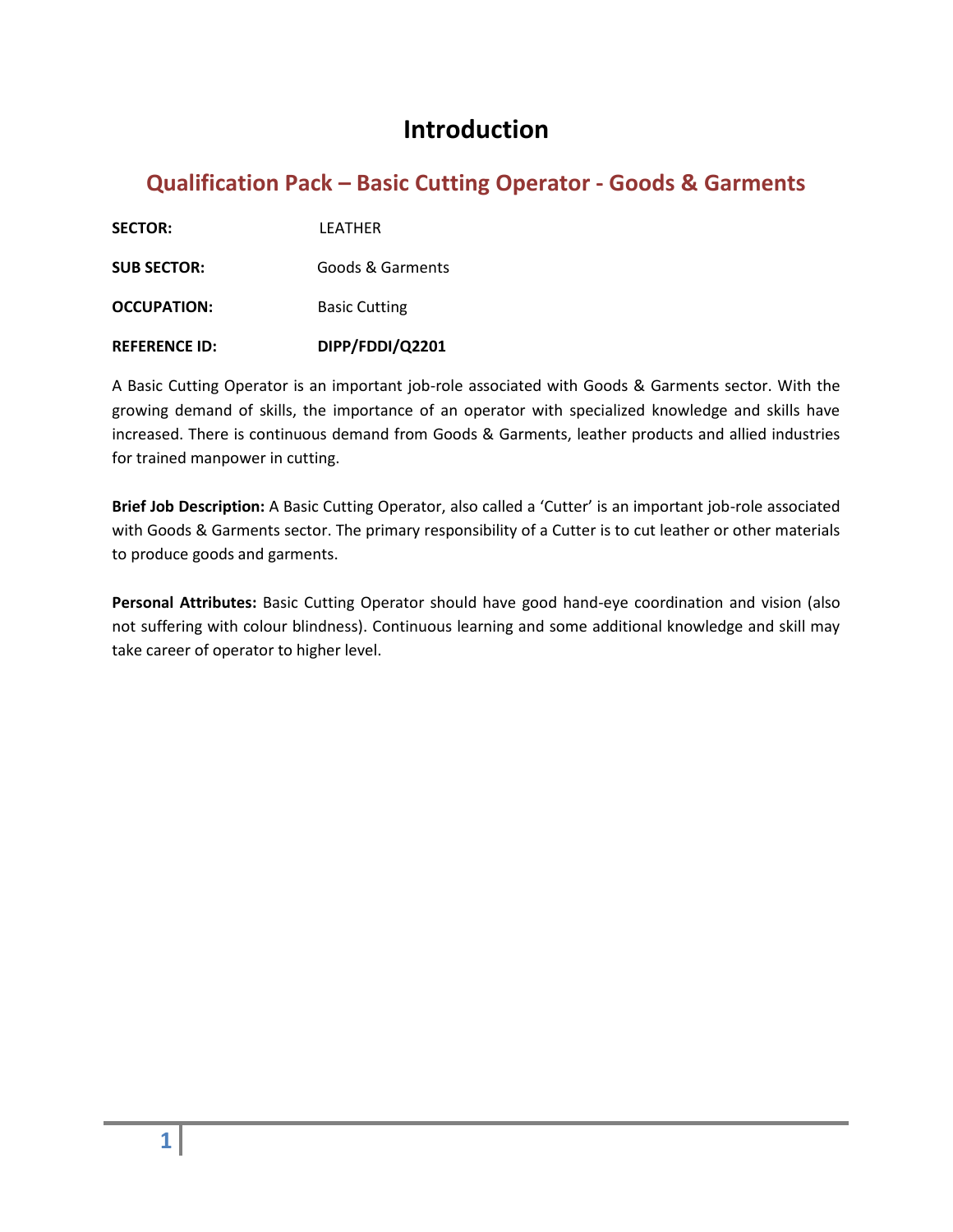| <b>Qualifications Pack Code</b> | DIPP/FDDI/Q2201                                      |                         |            |
|---------------------------------|------------------------------------------------------|-------------------------|------------|
| Job Role                        | <b>Basic Cutting Operator - Goods &amp; Garments</b> |                         |            |
| <b>Credits (NSQF)</b>           | <b>TBD</b>                                           | <b>Version Number</b>   | 1.0        |
| <b>Sector</b>                   | Leather                                              | <b>Drafted on</b>       | 07/11/2016 |
| Sub-sector                      | <b>Goods &amp; Garments</b>                          | Last reviewed on        | 28/02/2017 |
| <b>Occupation</b>               | <b>Basic Cutting</b>                                 | <b>Next review date</b> | 31/12/2018 |
| NSQC Clearance                  | 03/03/2017                                           |                         |            |

| <b>Job Role</b>                           | <b>Basic Cutting Operator</b>                                      |  |
|-------------------------------------------|--------------------------------------------------------------------|--|
| <b>Role Description</b>                   | A Basic Cutting Operator, also called a 'Cutter' is an important   |  |
|                                           | job-role associated with Goods & Garments sector. The primary      |  |
|                                           | responsibility of a Cutter is to cut leather or other materials to |  |
|                                           | produce goods and garments.                                        |  |
| <b>NSQF Level</b>                         | $\mathfrak{p}$                                                     |  |
| <b>Minimum Educational Qualifications</b> | Candidate should be able to read and write.                        |  |
| <b>Maximum Educational Qualifications</b> | N/A                                                                |  |
| <b>Training</b>                           | On-the-Job-Training                                                |  |
| (Mandatory)                               |                                                                    |  |
| <b>Minimum Job Entry Age</b>              | 18 years                                                           |  |
| <b>Experience</b>                         | No experience required                                             |  |
| <b>Applicable National Occupational</b>   | <b>Compulsory</b>                                                  |  |
| <b>Standards (NOS)</b>                    |                                                                    |  |
|                                           | FDDI/N2201 Carrying out Basic Cutting operations<br>1.             |  |
|                                           | FDDI/N2202 Contribute to achieving product quality in<br>2.        |  |
|                                           | Cutting operations                                                 |  |
|                                           | FDDI/N2203 Maintaining the work area, tools and<br>3.              |  |
|                                           | machines                                                           |  |
|                                           | 4. FDDI/N2204 Maintaining the health safety and security           |  |
|                                           | requirements at workplace                                          |  |
|                                           | FDDI/N2105 Comply with industry regulatory and<br>5.               |  |
|                                           | organizational requirements                                        |  |
|                                           | 6. FDDI/N2106 Soft Skill                                           |  |
|                                           |                                                                    |  |
|                                           | <b>Optional: N/A</b>                                               |  |
| <b>Performance Criteria</b>               | As described in the relevant OS units                              |  |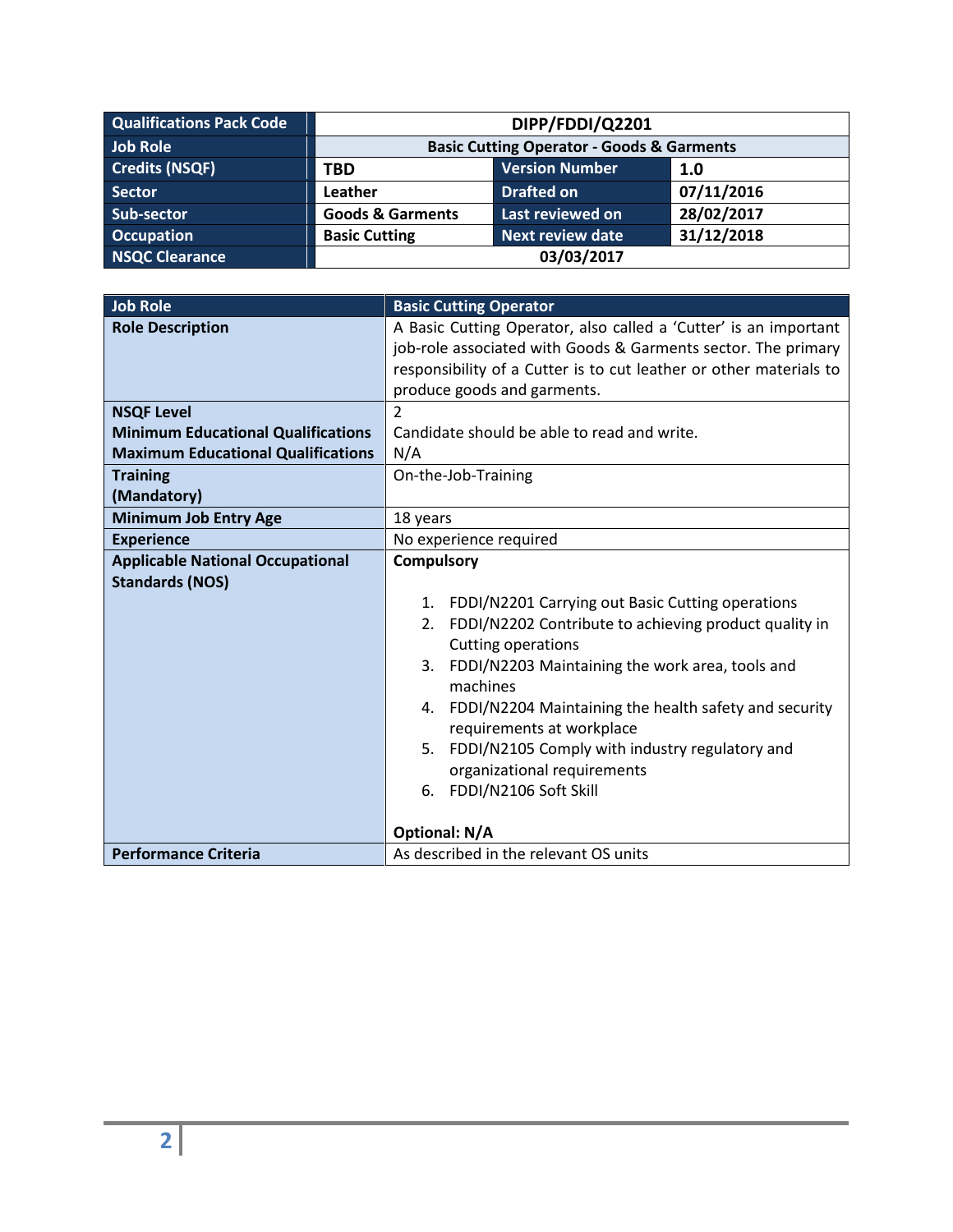| <b>Keywords/Terms</b>                                  | <b>Description</b>                                                             |  |
|--------------------------------------------------------|--------------------------------------------------------------------------------|--|
| <b>Sector</b>                                          | Sector is a conglomeration of different business operations having similar     |  |
|                                                        | businesses and interests. It may also be defined as a distinct subset of the   |  |
|                                                        | economy whose components share similar characteristics and interests.          |  |
| Sub-sector                                             | Sub-sector is derived from a further breakdown based on the                    |  |
|                                                        | characteristics and interests of its components.                               |  |
| <b>Vertical</b>                                        | Vertical may exist within a sub-sector representing different domain areas     |  |
|                                                        | or the client industries served by the industry.                               |  |
| <b>Occupation</b>                                      | Occupation is a set of job roles, which perform similar/related set of         |  |
|                                                        | functions in an industry.                                                      |  |
| <b>Function</b>                                        | Function is an activity necessary for achieving the key purpose of the         |  |
|                                                        | sector, occupation, or area of work, which can be carried out by a person      |  |
|                                                        | or a group of persons. Functions are identified through functional analysis    |  |
|                                                        | and form the basis of OS.                                                      |  |
| <b>Sub-functions</b>                                   | Sub-functions are sub-activities essential to fulfill achieving the objectives |  |
|                                                        | of the function.                                                               |  |
| <b>Job Role</b>                                        | Job role defines a unique set of functions that together form a unique         |  |
|                                                        | employment opportunity in an organization.                                     |  |
| <b>Occupational Standards</b>                          | OS specify the standards of performance an trainee must achieve when           |  |
| (OS)                                                   | carrying out a function in the workplace, together with the knowledge          |  |
|                                                        | and understanding; he/she needs to meet that standard consistently.            |  |
|                                                        | Occupational Standards are applicable both in the Indian and global            |  |
|                                                        | contexts.                                                                      |  |
| <b>Performance Criteria</b>                            | Performance Criteria are statements that together specify the standard of      |  |
|                                                        | performance required when carrying out a task.                                 |  |
| <b>National Occupational</b><br><b>Standards (NOS)</b> | NOS are Occupational Standards which apply uniquely in the Indian<br>context.  |  |
| <b>Qualifications Pack Code</b>                        | Qualifications Pack Code is a unique reference code that identifies a          |  |
|                                                        | qualifications pack.                                                           |  |
| <b>Qualifications Pack (QP)</b>                        | Qualifications Pack comprises the set of OS, together with the                 |  |
|                                                        | educational, training and other criteria required to perform a job role. A     |  |
|                                                        | Qualifications Pack is assigned a unique qualification pack code.              |  |
| <b>Unit Code</b>                                       | Unit Code is a unique identifier for an Occupational Standard, which is        |  |
|                                                        | denoted by an 'N'.                                                             |  |
| <b>Unit Title</b>                                      | Unit Title gives a clear overall statement about what the incumbent            |  |
|                                                        | should be able to do.                                                          |  |
| <b>Description</b>                                     | Description gives a short summary of the unit content. This would be           |  |
|                                                        | helpful to anyone searching on a database to find the required one.            |  |
| <b>Scope</b>                                           | Scope is the set of statements specifying the range of variables that an       |  |
|                                                        | trainee may have to deal with in carrying out the function which have a        |  |
|                                                        | critical impact on the quality of required performance.                        |  |
| Knowledge &                                            | Knowledge and Understanding are statements which together specify the          |  |
| Understanding                                          | technical, generic, professional and organizational specific knowledge that    |  |
|                                                        | an trainee needs in order to perform up to the required standard.              |  |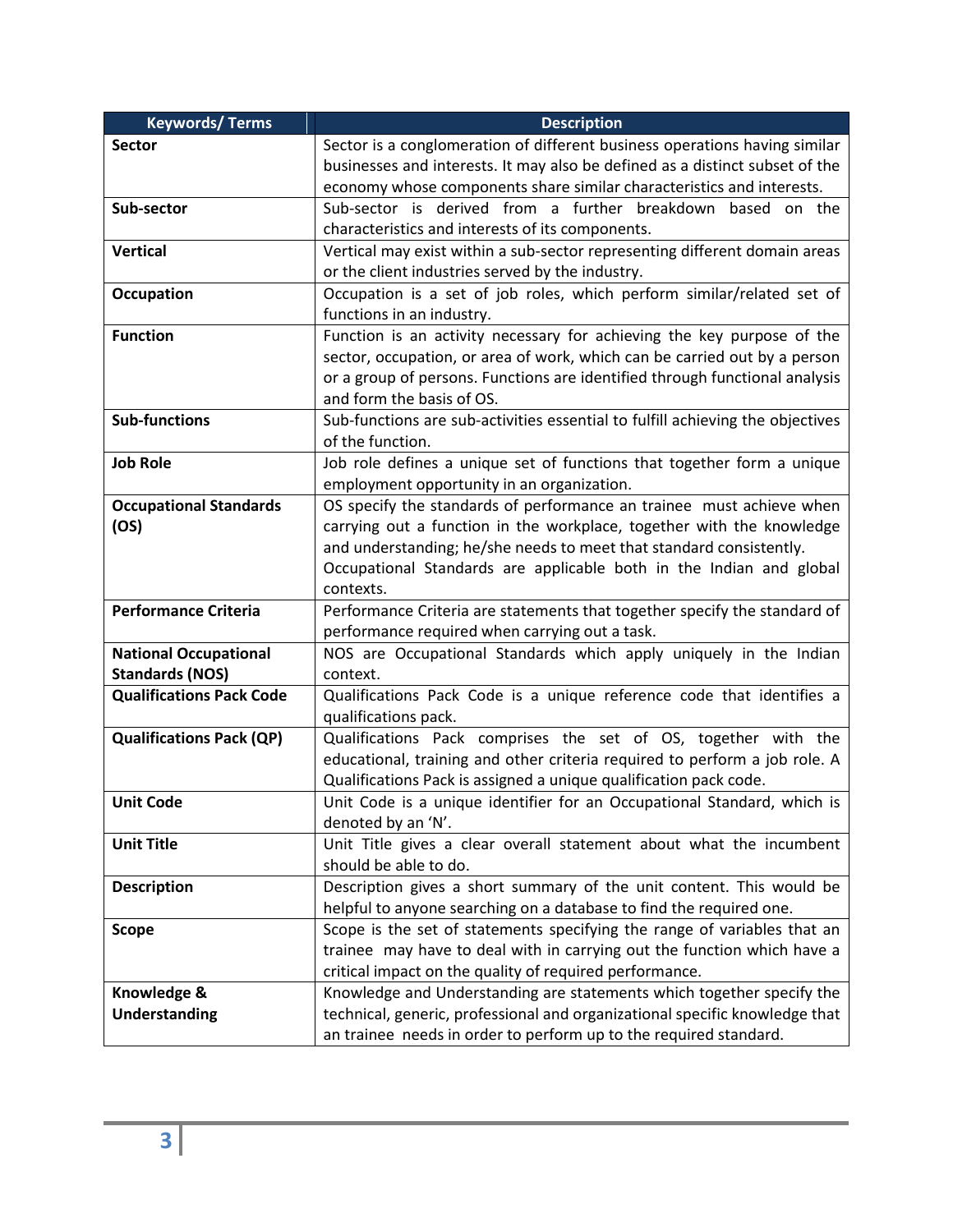| <b>Keywords/Terms</b> | <b>Description</b>                             |
|-----------------------|------------------------------------------------|
| OS                    | Occupational Standard(s)                       |
| <b>NOS</b>            | National Occupational Standard(s)              |
| <b>QP</b>             | <b>Qualifications Pack</b>                     |
| <b>NSQF</b>           | <b>National Skill Qualifications Framework</b> |
| <b>TBD</b>            | To be Determined                               |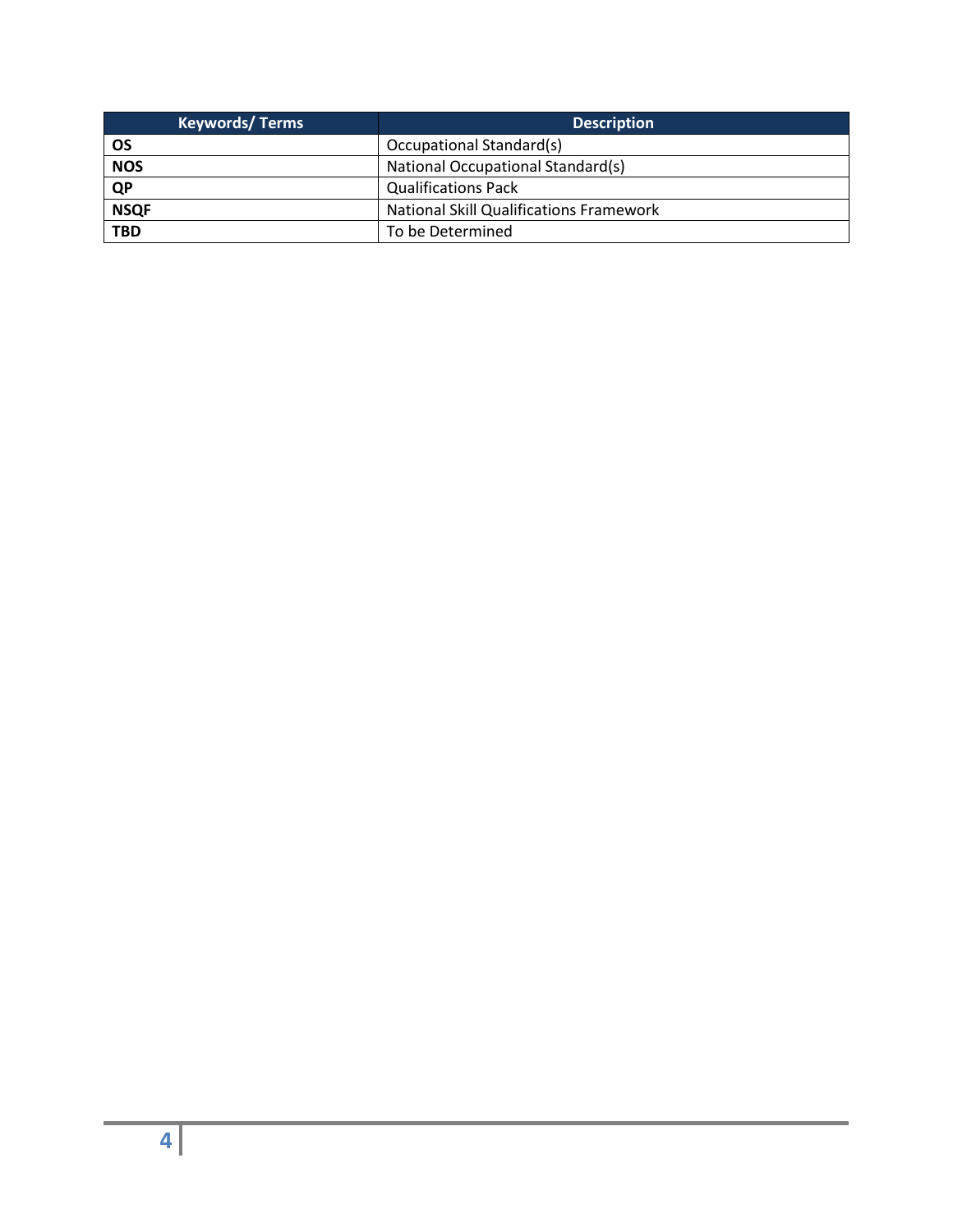## **National Occupational Standard**

**Overview**

**This unit provides Performance Criteria, Knowledge & Understanding and Skills & Ability required for carrying out basic cutting operations.**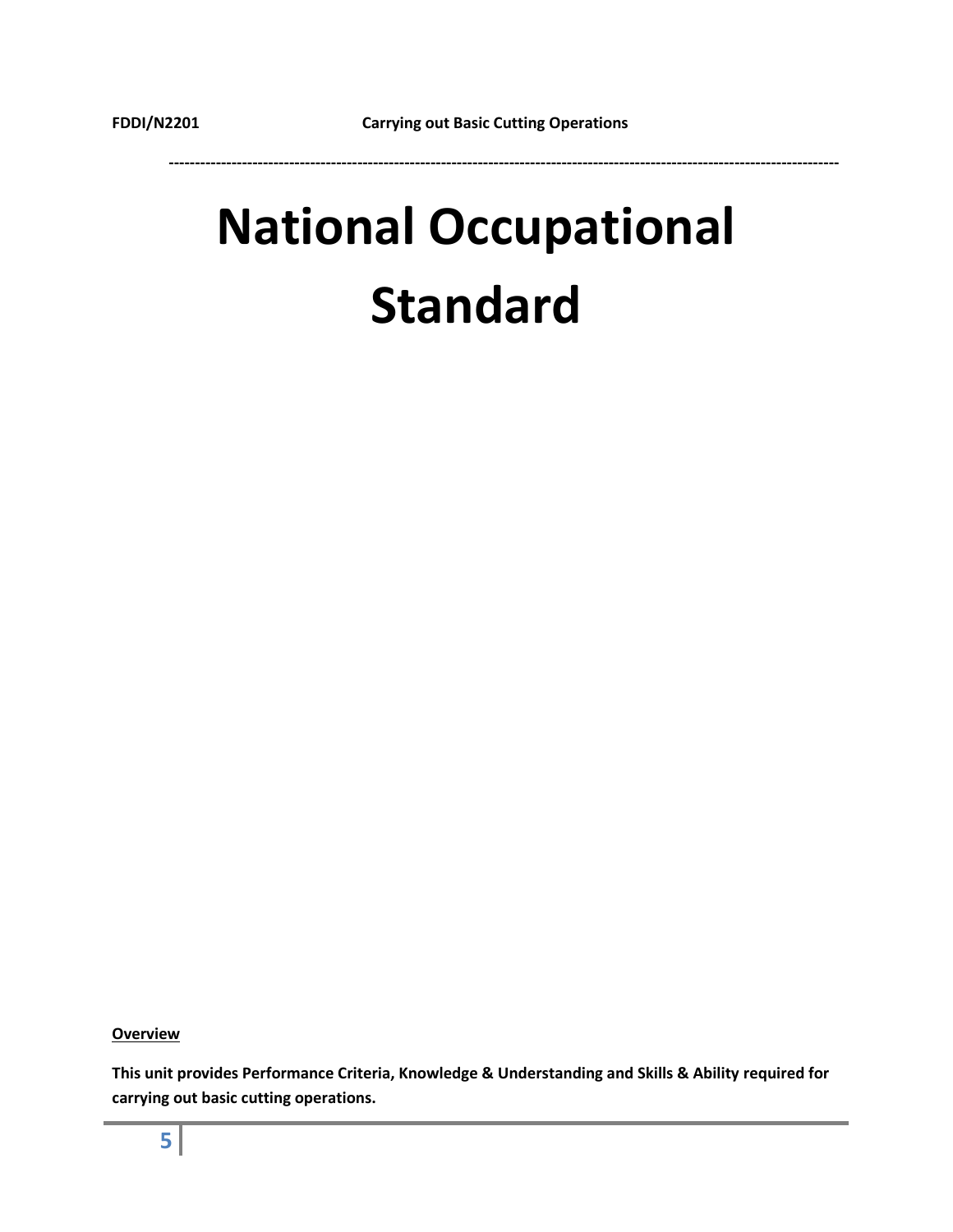| <b>Unit Title (Task)</b><br><b>Carrying out Basic Cutting Operations</b><br>This unit provides Performance Criteria, Knowledge & Understanding and<br><b>Description</b><br>Skills & Ability for carrying out cutting operations<br>This unit/ task covers the following:<br><b>Scope</b><br><b>Cutting Operation and Quality standard</b><br>Self up gradation & Proper placing<br><b>Testimonial &amp; Reporting</b><br>$\bullet$<br>Performance Criteria (PC) w.r.t. the Scope<br><b>Performance Criteria</b><br><b>Element</b><br>PC1. Always ensure that work area is free from any type of hazards<br><b>Cutting Operation and</b><br>PC2. Understanding job role & responsibility<br><b>Quality standard</b><br>PC3. Asking questions for doubt on more information of tasks<br>PC4. Review of the special instructions for work target<br>PC5. Use of Proper tools & equipments<br>PC6. Safety measures check up<br>PC7. Correct component selection<br>PC8. Quality check of the materials to be used<br>PC9. Follow the specification in terms of color matching of products<br>wherever necessary<br>PC10. Defects reporting in the material<br>PC11. Product making of all operations done safely, fulfilling the targets<br>PC12. Maintain the quality of component or parts as per standard required<br>PC13. Proper work that does not confirm to required quality standards<br>PC14. Reporting of any damaged work to the work floor incharge<br>PC15. Prompt and accurate reporting of any problem which affect services<br>PC16. Follow the procedures of company reporting about defective tools<br>and machines which are harmful to work<br>PC17. Utilization of best opportunities for progress<br>PC18. Self-update & develop knowledge of the products<br>PC19. Analyze with others when not sure of new products details |
|---------------------------------------------------------------------------------------------------------------------------------------------------------------------------------------------------------------------------------------------------------------------------------------------------------------------------------------------------------------------------------------------------------------------------------------------------------------------------------------------------------------------------------------------------------------------------------------------------------------------------------------------------------------------------------------------------------------------------------------------------------------------------------------------------------------------------------------------------------------------------------------------------------------------------------------------------------------------------------------------------------------------------------------------------------------------------------------------------------------------------------------------------------------------------------------------------------------------------------------------------------------------------------------------------------------------------------------------------------------------------------------------------------------------------------------------------------------------------------------------------------------------------------------------------------------------------------------------------------------------------------------------------------------------------------------------------------------------------------------------------------------------------------------------------------------------------------------------------|
|                                                                                                                                                                                                                                                                                                                                                                                                                                                                                                                                                                                                                                                                                                                                                                                                                                                                                                                                                                                                                                                                                                                                                                                                                                                                                                                                                                                                                                                                                                                                                                                                                                                                                                                                                                                                                                                   |
|                                                                                                                                                                                                                                                                                                                                                                                                                                                                                                                                                                                                                                                                                                                                                                                                                                                                                                                                                                                                                                                                                                                                                                                                                                                                                                                                                                                                                                                                                                                                                                                                                                                                                                                                                                                                                                                   |
|                                                                                                                                                                                                                                                                                                                                                                                                                                                                                                                                                                                                                                                                                                                                                                                                                                                                                                                                                                                                                                                                                                                                                                                                                                                                                                                                                                                                                                                                                                                                                                                                                                                                                                                                                                                                                                                   |
|                                                                                                                                                                                                                                                                                                                                                                                                                                                                                                                                                                                                                                                                                                                                                                                                                                                                                                                                                                                                                                                                                                                                                                                                                                                                                                                                                                                                                                                                                                                                                                                                                                                                                                                                                                                                                                                   |
|                                                                                                                                                                                                                                                                                                                                                                                                                                                                                                                                                                                                                                                                                                                                                                                                                                                                                                                                                                                                                                                                                                                                                                                                                                                                                                                                                                                                                                                                                                                                                                                                                                                                                                                                                                                                                                                   |
|                                                                                                                                                                                                                                                                                                                                                                                                                                                                                                                                                                                                                                                                                                                                                                                                                                                                                                                                                                                                                                                                                                                                                                                                                                                                                                                                                                                                                                                                                                                                                                                                                                                                                                                                                                                                                                                   |
|                                                                                                                                                                                                                                                                                                                                                                                                                                                                                                                                                                                                                                                                                                                                                                                                                                                                                                                                                                                                                                                                                                                                                                                                                                                                                                                                                                                                                                                                                                                                                                                                                                                                                                                                                                                                                                                   |
|                                                                                                                                                                                                                                                                                                                                                                                                                                                                                                                                                                                                                                                                                                                                                                                                                                                                                                                                                                                                                                                                                                                                                                                                                                                                                                                                                                                                                                                                                                                                                                                                                                                                                                                                                                                                                                                   |
|                                                                                                                                                                                                                                                                                                                                                                                                                                                                                                                                                                                                                                                                                                                                                                                                                                                                                                                                                                                                                                                                                                                                                                                                                                                                                                                                                                                                                                                                                                                                                                                                                                                                                                                                                                                                                                                   |
|                                                                                                                                                                                                                                                                                                                                                                                                                                                                                                                                                                                                                                                                                                                                                                                                                                                                                                                                                                                                                                                                                                                                                                                                                                                                                                                                                                                                                                                                                                                                                                                                                                                                                                                                                                                                                                                   |
|                                                                                                                                                                                                                                                                                                                                                                                                                                                                                                                                                                                                                                                                                                                                                                                                                                                                                                                                                                                                                                                                                                                                                                                                                                                                                                                                                                                                                                                                                                                                                                                                                                                                                                                                                                                                                                                   |
|                                                                                                                                                                                                                                                                                                                                                                                                                                                                                                                                                                                                                                                                                                                                                                                                                                                                                                                                                                                                                                                                                                                                                                                                                                                                                                                                                                                                                                                                                                                                                                                                                                                                                                                                                                                                                                                   |
|                                                                                                                                                                                                                                                                                                                                                                                                                                                                                                                                                                                                                                                                                                                                                                                                                                                                                                                                                                                                                                                                                                                                                                                                                                                                                                                                                                                                                                                                                                                                                                                                                                                                                                                                                                                                                                                   |
|                                                                                                                                                                                                                                                                                                                                                                                                                                                                                                                                                                                                                                                                                                                                                                                                                                                                                                                                                                                                                                                                                                                                                                                                                                                                                                                                                                                                                                                                                                                                                                                                                                                                                                                                                                                                                                                   |
|                                                                                                                                                                                                                                                                                                                                                                                                                                                                                                                                                                                                                                                                                                                                                                                                                                                                                                                                                                                                                                                                                                                                                                                                                                                                                                                                                                                                                                                                                                                                                                                                                                                                                                                                                                                                                                                   |
|                                                                                                                                                                                                                                                                                                                                                                                                                                                                                                                                                                                                                                                                                                                                                                                                                                                                                                                                                                                                                                                                                                                                                                                                                                                                                                                                                                                                                                                                                                                                                                                                                                                                                                                                                                                                                                                   |
|                                                                                                                                                                                                                                                                                                                                                                                                                                                                                                                                                                                                                                                                                                                                                                                                                                                                                                                                                                                                                                                                                                                                                                                                                                                                                                                                                                                                                                                                                                                                                                                                                                                                                                                                                                                                                                                   |
|                                                                                                                                                                                                                                                                                                                                                                                                                                                                                                                                                                                                                                                                                                                                                                                                                                                                                                                                                                                                                                                                                                                                                                                                                                                                                                                                                                                                                                                                                                                                                                                                                                                                                                                                                                                                                                                   |
|                                                                                                                                                                                                                                                                                                                                                                                                                                                                                                                                                                                                                                                                                                                                                                                                                                                                                                                                                                                                                                                                                                                                                                                                                                                                                                                                                                                                                                                                                                                                                                                                                                                                                                                                                                                                                                                   |
|                                                                                                                                                                                                                                                                                                                                                                                                                                                                                                                                                                                                                                                                                                                                                                                                                                                                                                                                                                                                                                                                                                                                                                                                                                                                                                                                                                                                                                                                                                                                                                                                                                                                                                                                                                                                                                                   |
|                                                                                                                                                                                                                                                                                                                                                                                                                                                                                                                                                                                                                                                                                                                                                                                                                                                                                                                                                                                                                                                                                                                                                                                                                                                                                                                                                                                                                                                                                                                                                                                                                                                                                                                                                                                                                                                   |
|                                                                                                                                                                                                                                                                                                                                                                                                                                                                                                                                                                                                                                                                                                                                                                                                                                                                                                                                                                                                                                                                                                                                                                                                                                                                                                                                                                                                                                                                                                                                                                                                                                                                                                                                                                                                                                                   |
|                                                                                                                                                                                                                                                                                                                                                                                                                                                                                                                                                                                                                                                                                                                                                                                                                                                                                                                                                                                                                                                                                                                                                                                                                                                                                                                                                                                                                                                                                                                                                                                                                                                                                                                                                                                                                                                   |
|                                                                                                                                                                                                                                                                                                                                                                                                                                                                                                                                                                                                                                                                                                                                                                                                                                                                                                                                                                                                                                                                                                                                                                                                                                                                                                                                                                                                                                                                                                                                                                                                                                                                                                                                                                                                                                                   |
|                                                                                                                                                                                                                                                                                                                                                                                                                                                                                                                                                                                                                                                                                                                                                                                                                                                                                                                                                                                                                                                                                                                                                                                                                                                                                                                                                                                                                                                                                                                                                                                                                                                                                                                                                                                                                                                   |
|                                                                                                                                                                                                                                                                                                                                                                                                                                                                                                                                                                                                                                                                                                                                                                                                                                                                                                                                                                                                                                                                                                                                                                                                                                                                                                                                                                                                                                                                                                                                                                                                                                                                                                                                                                                                                                                   |
|                                                                                                                                                                                                                                                                                                                                                                                                                                                                                                                                                                                                                                                                                                                                                                                                                                                                                                                                                                                                                                                                                                                                                                                                                                                                                                                                                                                                                                                                                                                                                                                                                                                                                                                                                                                                                                                   |
|                                                                                                                                                                                                                                                                                                                                                                                                                                                                                                                                                                                                                                                                                                                                                                                                                                                                                                                                                                                                                                                                                                                                                                                                                                                                                                                                                                                                                                                                                                                                                                                                                                                                                                                                                                                                                                                   |
|                                                                                                                                                                                                                                                                                                                                                                                                                                                                                                                                                                                                                                                                                                                                                                                                                                                                                                                                                                                                                                                                                                                                                                                                                                                                                                                                                                                                                                                                                                                                                                                                                                                                                                                                                                                                                                                   |
| PC20. Preparation for production and control of damage                                                                                                                                                                                                                                                                                                                                                                                                                                                                                                                                                                                                                                                                                                                                                                                                                                                                                                                                                                                                                                                                                                                                                                                                                                                                                                                                                                                                                                                                                                                                                                                                                                                                                                                                                                                            |
| PC21. Analyze feedback from team members about work performance                                                                                                                                                                                                                                                                                                                                                                                                                                                                                                                                                                                                                                                                                                                                                                                                                                                                                                                                                                                                                                                                                                                                                                                                                                                                                                                                                                                                                                                                                                                                                                                                                                                                                                                                                                                   |
| PC22. Ask for any kind of help or any information from the Co-workers/                                                                                                                                                                                                                                                                                                                                                                                                                                                                                                                                                                                                                                                                                                                                                                                                                                                                                                                                                                                                                                                                                                                                                                                                                                                                                                                                                                                                                                                                                                                                                                                                                                                                                                                                                                            |
| Colleague in a polite manner                                                                                                                                                                                                                                                                                                                                                                                                                                                                                                                                                                                                                                                                                                                                                                                                                                                                                                                                                                                                                                                                                                                                                                                                                                                                                                                                                                                                                                                                                                                                                                                                                                                                                                                                                                                                                      |
| PC23. Honestly and promptly respond to colleagues of their request                                                                                                                                                                                                                                                                                                                                                                                                                                                                                                                                                                                                                                                                                                                                                                                                                                                                                                                                                                                                                                                                                                                                                                                                                                                                                                                                                                                                                                                                                                                                                                                                                                                                                                                                                                                |
| PC24. Check that work area should be safe and secure after completion of                                                                                                                                                                                                                                                                                                                                                                                                                                                                                                                                                                                                                                                                                                                                                                                                                                                                                                                                                                                                                                                                                                                                                                                                                                                                                                                                                                                                                                                                                                                                                                                                                                                                                                                                                                          |
| work                                                                                                                                                                                                                                                                                                                                                                                                                                                                                                                                                                                                                                                                                                                                                                                                                                                                                                                                                                                                                                                                                                                                                                                                                                                                                                                                                                                                                                                                                                                                                                                                                                                                                                                                                                                                                                              |
| PC25. Complete forms, records and other documentation                                                                                                                                                                                                                                                                                                                                                                                                                                                                                                                                                                                                                                                                                                                                                                                                                                                                                                                                                                                                                                                                                                                                                                                                                                                                                                                                                                                                                                                                                                                                                                                                                                                                                                                                                                                             |
| PC26. Organizational policies and procedure for legal work requirements                                                                                                                                                                                                                                                                                                                                                                                                                                                                                                                                                                                                                                                                                                                                                                                                                                                                                                                                                                                                                                                                                                                                                                                                                                                                                                                                                                                                                                                                                                                                                                                                                                                                                                                                                                           |
| PC27. Check that work platform is clean always                                                                                                                                                                                                                                                                                                                                                                                                                                                                                                                                                                                                                                                                                                                                                                                                                                                                                                                                                                                                                                                                                                                                                                                                                                                                                                                                                                                                                                                                                                                                                                                                                                                                                                                                                                                                    |
| PC28. Check the work ticket or job card according to the job role follow the                                                                                                                                                                                                                                                                                                                                                                                                                                                                                                                                                                                                                                                                                                                                                                                                                                                                                                                                                                                                                                                                                                                                                                                                                                                                                                                                                                                                                                                                                                                                                                                                                                                                                                                                                                      |
| functions & responsibilities                                                                                                                                                                                                                                                                                                                                                                                                                                                                                                                                                                                                                                                                                                                                                                                                                                                                                                                                                                                                                                                                                                                                                                                                                                                                                                                                                                                                                                                                                                                                                                                                                                                                                                                                                                                                                      |
| PC29. If unsatisfied or unclear, ask question for more information                                                                                                                                                                                                                                                                                                                                                                                                                                                                                                                                                                                                                                                                                                                                                                                                                                                                                                                                                                                                                                                                                                                                                                                                                                                                                                                                                                                                                                                                                                                                                                                                                                                                                                                                                                                |
| PC30. Production purpose counting of the components for product making                                                                                                                                                                                                                                                                                                                                                                                                                                                                                                                                                                                                                                                                                                                                                                                                                                                                                                                                                                                                                                                                                                                                                                                                                                                                                                                                                                                                                                                                                                                                                                                                                                                                                                                                                                            |
| PC31. Selection of the proper tools and materials for work                                                                                                                                                                                                                                                                                                                                                                                                                                                                                                                                                                                                                                                                                                                                                                                                                                                                                                                                                                                                                                                                                                                                                                                                                                                                                                                                                                                                                                                                                                                                                                                                                                                                                                                                                                                        |
| PC32. Process of setting up the equipment                                                                                                                                                                                                                                                                                                                                                                                                                                                                                                                                                                                                                                                                                                                                                                                                                                                                                                                                                                                                                                                                                                                                                                                                                                                                                                                                                                                                                                                                                                                                                                                                                                                                                                                                                                                                         |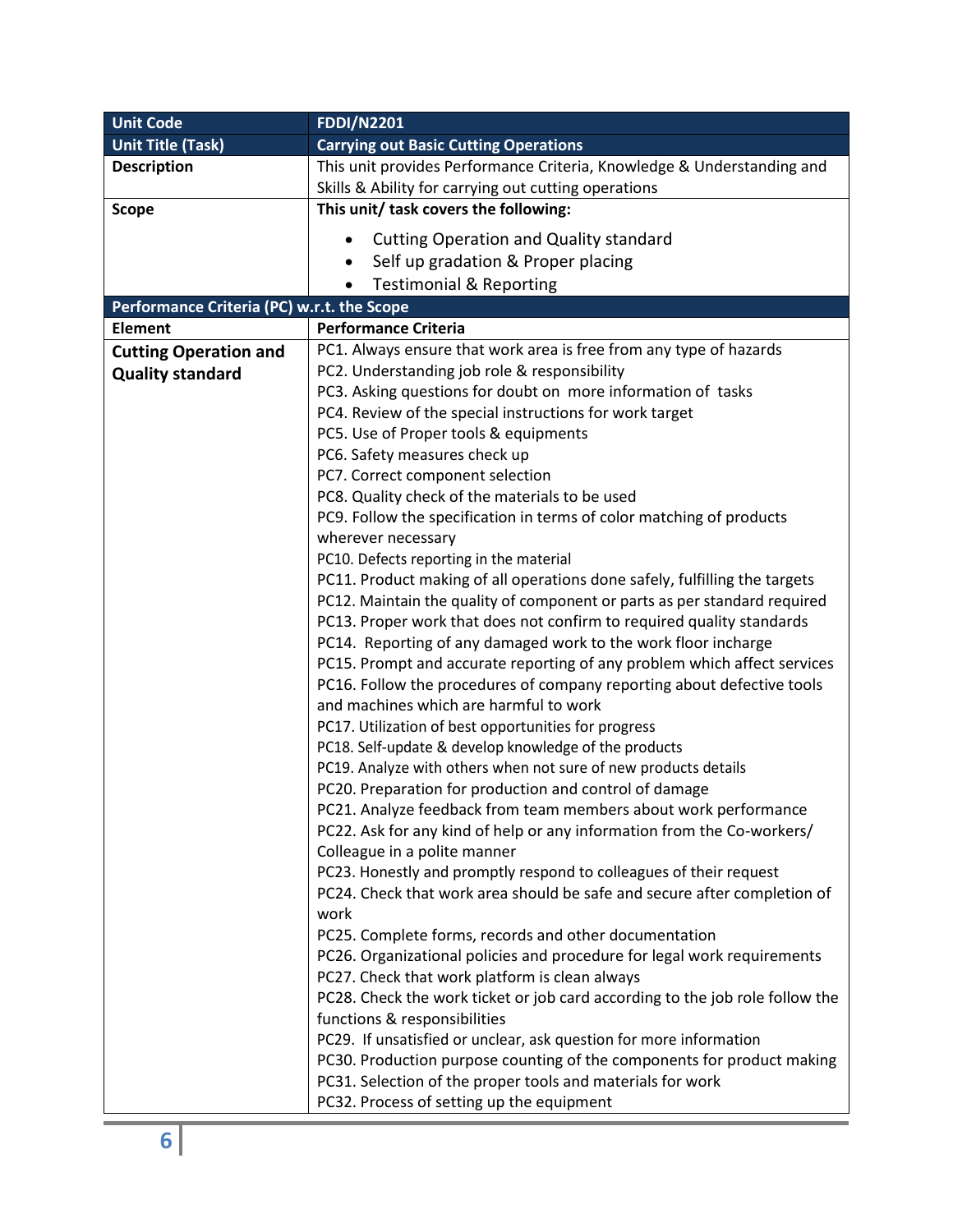|                                        | PC33. Check that tools & materials are safe and clean for use                                                |
|----------------------------------------|--------------------------------------------------------------------------------------------------------------|
|                                        | PC34. Before commencing the cutting process, materials quality &                                             |
|                                        | characteristic check is compulsory                                                                           |
|                                        | PC35. For hand cutting & machine cutting purpose, use of tools &                                             |
|                                        | equipment                                                                                                    |
|                                        | PC36. Try to avoid any damage to self and other equipments                                                   |
|                                        | PC37. In Basic Cutting neglect the improper material                                                         |
|                                        | PC38. Calculate the number of components required for product making                                         |
|                                        | PC39. With supervisor, under his supervision agree and fulfill the target                                    |
|                                        | PC40. Before processing the components check the sample                                                      |
|                                        | PC41. Honestly anticipate and respond to requests for assistance from co-                                    |
|                                        | workers                                                                                                      |
|                                        | PC42. Implementation for learning opportunities                                                              |
|                                        | PC43. Self-update of product knowledge                                                                       |
|                                        | PC44. Minimum wastage & maximum utilization                                                                  |
|                                        | PC45. Nesting & pattern interlocking                                                                         |
|                                        | PC46. During service period any relevant to problem or risk immediately                                      |
|                                        | report to supervisor                                                                                         |
|                                        | PC47. Check with other co-workers if not sure of new product details                                         |
|                                        | PC48. Identify and respond defects due to mishandling                                                        |
|                                        | PC49. As per specification sheet produce the required batch of<br>components, matching the production target |
|                                        | PC50. Report repair of defect tools & equipment                                                              |
|                                        | PC51. Waste materials returned safely for reuse                                                              |
|                                        | PC52. Follow the close down instruction after completion of work                                             |
| Self up gradation &                    | PC53. Properly sort the material for production and minimise the risk of                                     |
| <b>Proper placing</b>                  | damage                                                                                                       |
|                                        | PC54. Systematically keep all forms, records and other documentation                                         |
|                                        | PC55. Organizational policies and procedures                                                                 |
| <b>Knowledge and Understanding (K)</b> |                                                                                                              |
| A. Organizational                      | KA1. Check that the materials is as per specification                                                        |
| <b>Context</b>                         | KA2. Illustrate Goods & Garments designs, styles and dimensions                                              |
|                                        | required for Basic Cutting leather for making Goods & Garments                                               |
|                                        | KA3. Able to identify the basic goods design                                                                 |
|                                        | KA4. Have the basic knowledge of measurement(cm)                                                             |
|                                        | KA5. Know various parts & functions of various Basic Cutting machines                                        |
|                                        | KA6. Ensure the use of sample for leather Basic Cutting                                                      |
|                                        | KA7. Ensure necessary preparation required for leather Basic Cutting                                         |
|                                        | KA8. Ensure various parts of leather; Butt, belly, neck, shoulder etc.                                       |
|                                        | KA9. Basic Cutting dies for different skins                                                                  |
|                                        | KA10. Able to cut the Hand bag, Messenger Bag, etc.                                                          |
|                                        | KA11. Follow the instructions on the work ticket/ job Card in line                                           |
|                                        |                                                                                                              |
|                                        | KA12. Perform basic hand cutting operations                                                                  |
|                                        | KA13. Perform basic machine cutting operations                                                               |
|                                        | KA14. Knowledge of damaged tools & equipments                                                                |
|                                        | KA15. Leave work area safe and secure when work is complete                                                  |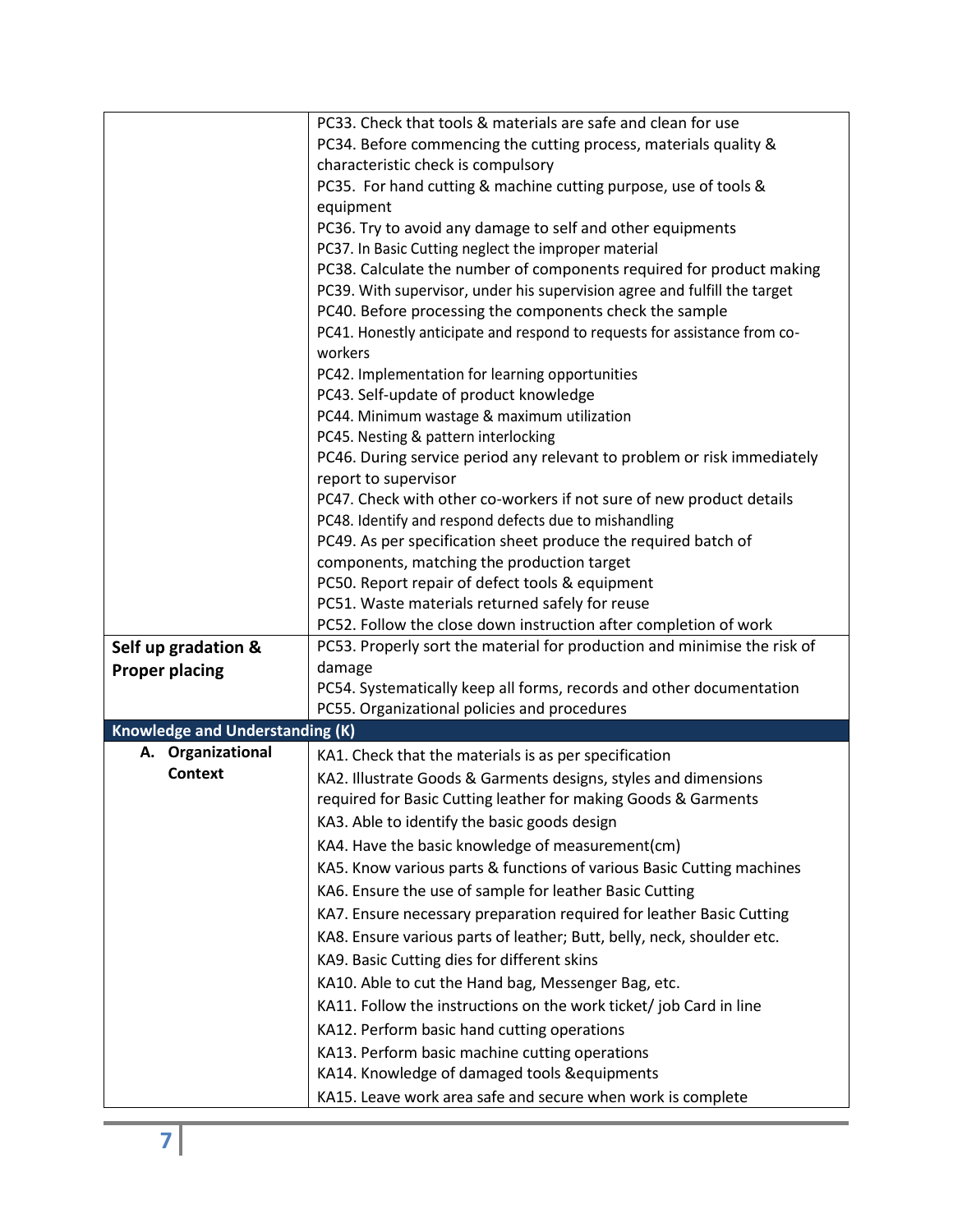|                                  | KA16. Set machine pressure for the materials being cut                          |  |
|----------------------------------|---------------------------------------------------------------------------------|--|
|                                  | KA17. Respond accordingly where cut items do not meet production                |  |
|                                  | specification                                                                   |  |
|                                  | KA18. Minimize and dispose the waste materials in the approved<br>manner        |  |
|                                  |                                                                                 |  |
|                                  | KA19. Clean and make safe machines after use                                    |  |
|                                  | KA20. Carry out basic maintenance of own machines                               |  |
|                                  | KA21. Pass the cut components to the next stage in the                          |  |
|                                  | manufacturing process after validation                                          |  |
|                                  | KA22. Report risks/problems likely to affect services to the relevant           |  |
|                                  | person promptly and accurately                                                  |  |
| <b>B.</b> Technical              | KB1. Use of specification chart                                                 |  |
| Knowledge                        | KB2. Common factors affect Basic Cutting                                        |  |
|                                  | KB3. Different types of dies                                                    |  |
|                                  | KB4. Defects in leather                                                         |  |
|                                  | KB5. Common hazards in the work area and work place procedures for              |  |
|                                  | dealing with them                                                               |  |
| Skills (S)                       |                                                                                 |  |
| A. Core Skills/                  | <b>Writing Skills</b>                                                           |  |
| <b>Generic Skills</b>            | The candidate/ trainee on the job needs to know and understand how to:          |  |
|                                  | SA1. Write in English or local language as applicable                           |  |
|                                  | SA2. Fill up correctly technical forms, application, charts, activity log books |  |
|                                  | in the prescribed format of the company                                         |  |
|                                  |                                                                                 |  |
|                                  | <b>Reading Skills</b>                                                           |  |
|                                  | The candidate/ trainee on the job needs to know and understand how to:          |  |
|                                  | SA3. Read English/ local language as applicable                                 |  |
|                                  | SA4. Read and understand manuals, health and safety instructions,               |  |
|                                  | reports, job cards etc                                                          |  |
|                                  |                                                                                 |  |
|                                  | <b>Oral Communication (Listening and Speaking Skills)</b>                       |  |
|                                  | The candidate/ trainee on the job needs to know and understand how to:          |  |
|                                  | SA5. Should be able to listen                                                   |  |
|                                  | SA6. Communicate properly with seniors                                          |  |
| <b>Professional Skills</b><br>В. | <b>Quick Decision</b>                                                           |  |
|                                  | The candidate/ trainee on the job needs to know and understand how to:          |  |
|                                  | SB1. Identify the defects and follow the procedure                              |  |
|                                  | SB2. Take actions in terms of any deviations from the process                   |  |
|                                  |                                                                                 |  |
|                                  | <b>Planning and Arrangement</b>                                                 |  |
|                                  | The candidate/ trainee on the job needs to know and understand how to:          |  |
|                                  | SB3. Preparing the targets along with the supervisors and the co workers        |  |
|                                  | SB4. Arrange tools and equipments for work                                      |  |
|                                  | SB5. Planning for placing the different components in an organized manner       |  |
|                                  | on a daily basis                                                                |  |
|                                  | SB6. Fix targets to produce requisite batch of cut components                   |  |
|                                  |                                                                                 |  |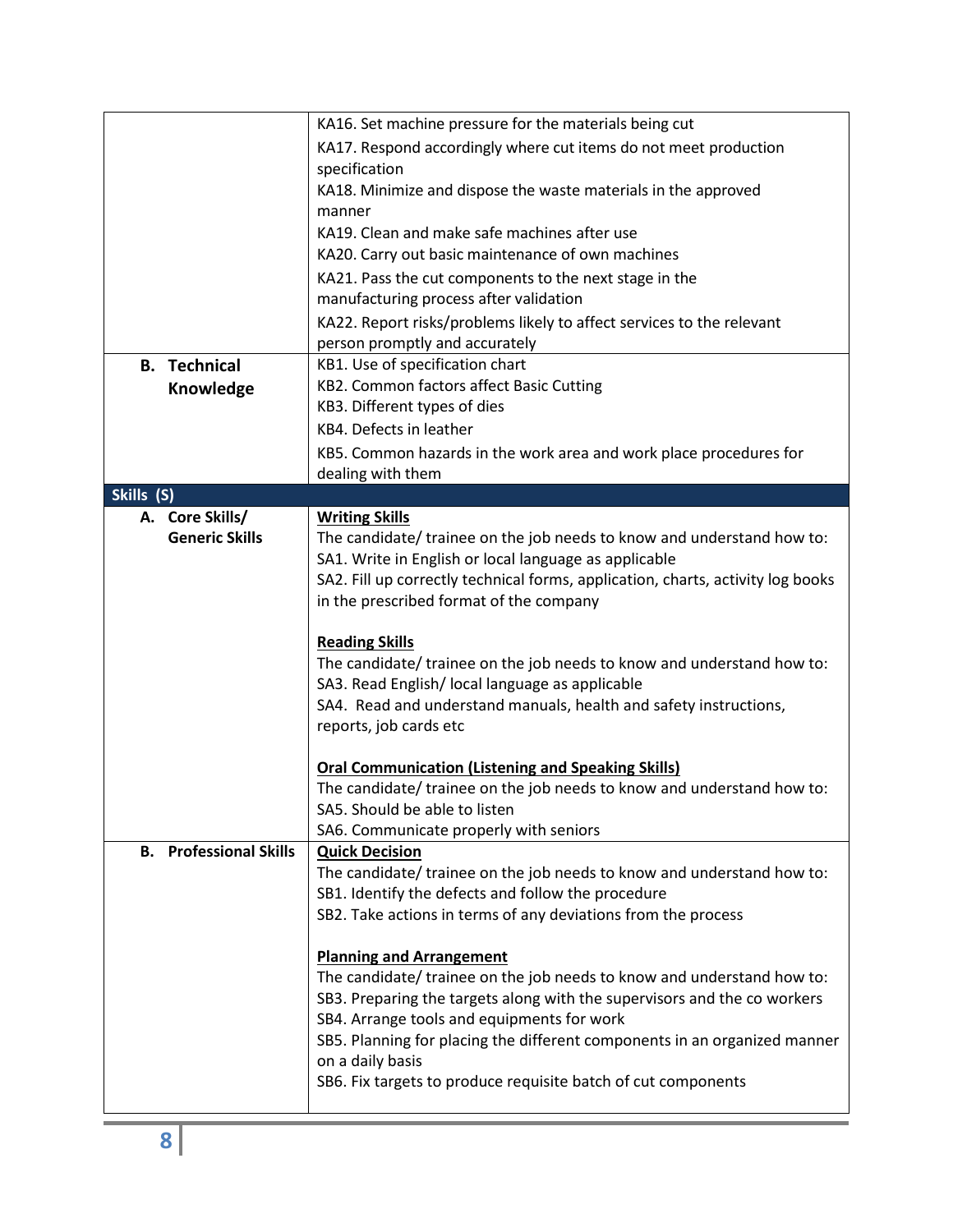| <b>Customer Satisfaction</b>                                            |
|-------------------------------------------------------------------------|
| The candidate/ trainee on the job needs to know and understand how to:  |
| SB7. Ensure all customer needs are assessed and every effort is made to |
| provide satisfactory service                                            |
| SB8. Evaluate and cut components as per client specifications           |
|                                                                         |
|                                                                         |
| <b>Problem Solving</b>                                                  |
| The candidate/ trainee on the job needs to know and understand how to:  |
| SB9. Clarify instructions given by the supervisors                      |
| SB10. Identify possible defects with the cut components                 |
| SB11. Verify the defects and rectify them                               |
| SB12. Report to the senior if problems cannot be rectified              |
|                                                                         |
| <b>Analytical Thinking</b>                                              |
| The candidate/ trainee on the job needs to know and understand how to:  |
| SB13. Diagnose common problems in the machine based on visual           |
| inspection                                                              |
|                                                                         |
| <b>Typical Thinking</b>                                                 |
| The candidate/ trainee on the job needs to know and understand how to:  |
| SB14. control the quality standards of the components as per customer   |
| standards                                                               |
| SB15. implementation of the information gathered from observation,      |
| experience, reasoning, or communication to act efficiently              |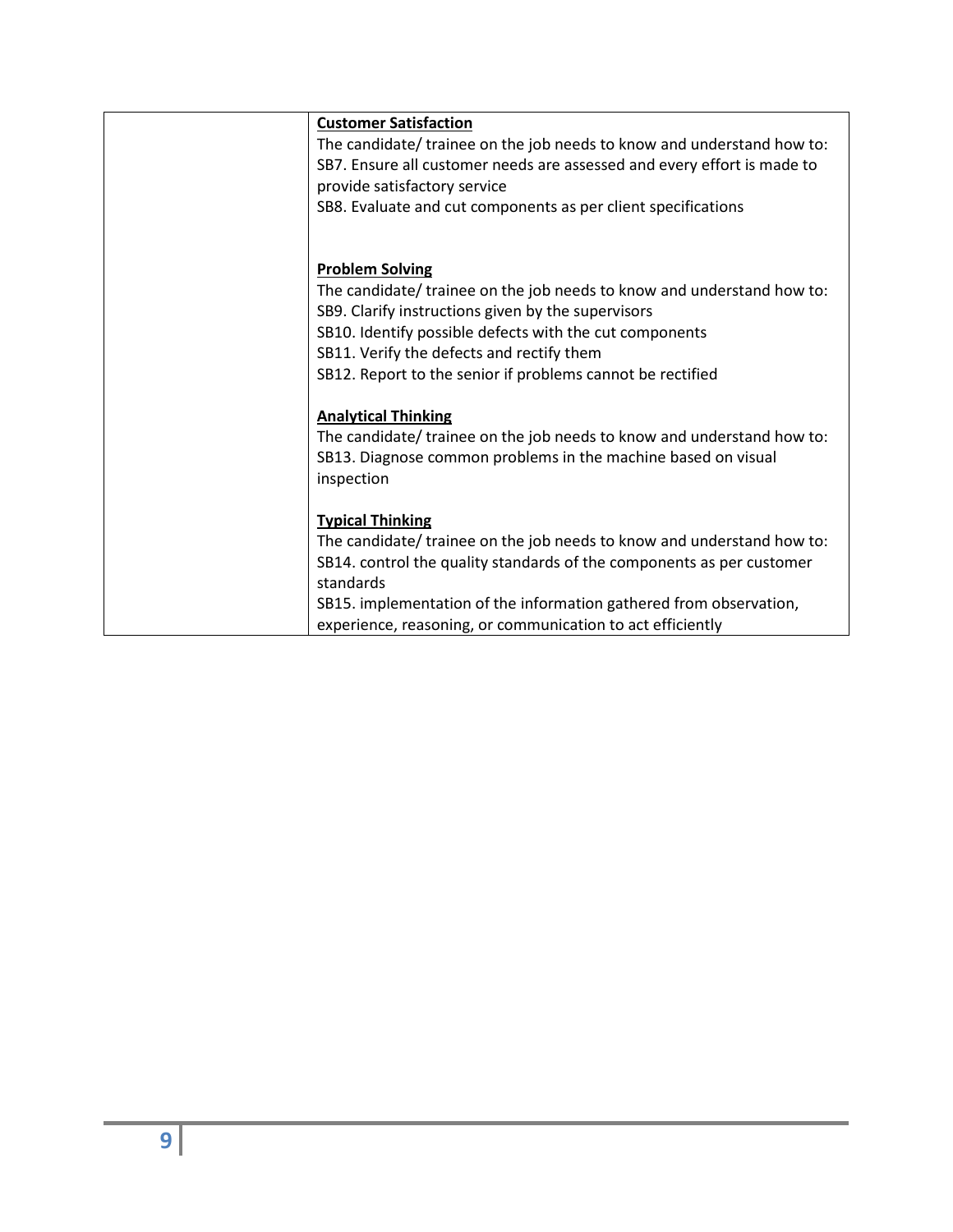#### **FDDI/N2201 Carrying out Basic Cutting Operations**

| <b>NOS Code</b>              | <b>FDDI/N2201</b>           |                         |            |
|------------------------------|-----------------------------|-------------------------|------------|
| <b>Credits (NSQF)</b>        | <b>TBD</b>                  | <b>Version number</b>   | 1.0        |
| <b>Sector</b>                | Leather                     | <b>Drafted on</b>       | 07/11/2016 |
| <b>Industry Sub - sector</b> | <b>Goods &amp; Garments</b> | Last reviewed on        | 28/02/2017 |
| <b>Occupation</b>            | <b>Basic Cutting</b>        | <b>Next review date</b> | 31/12/2018 |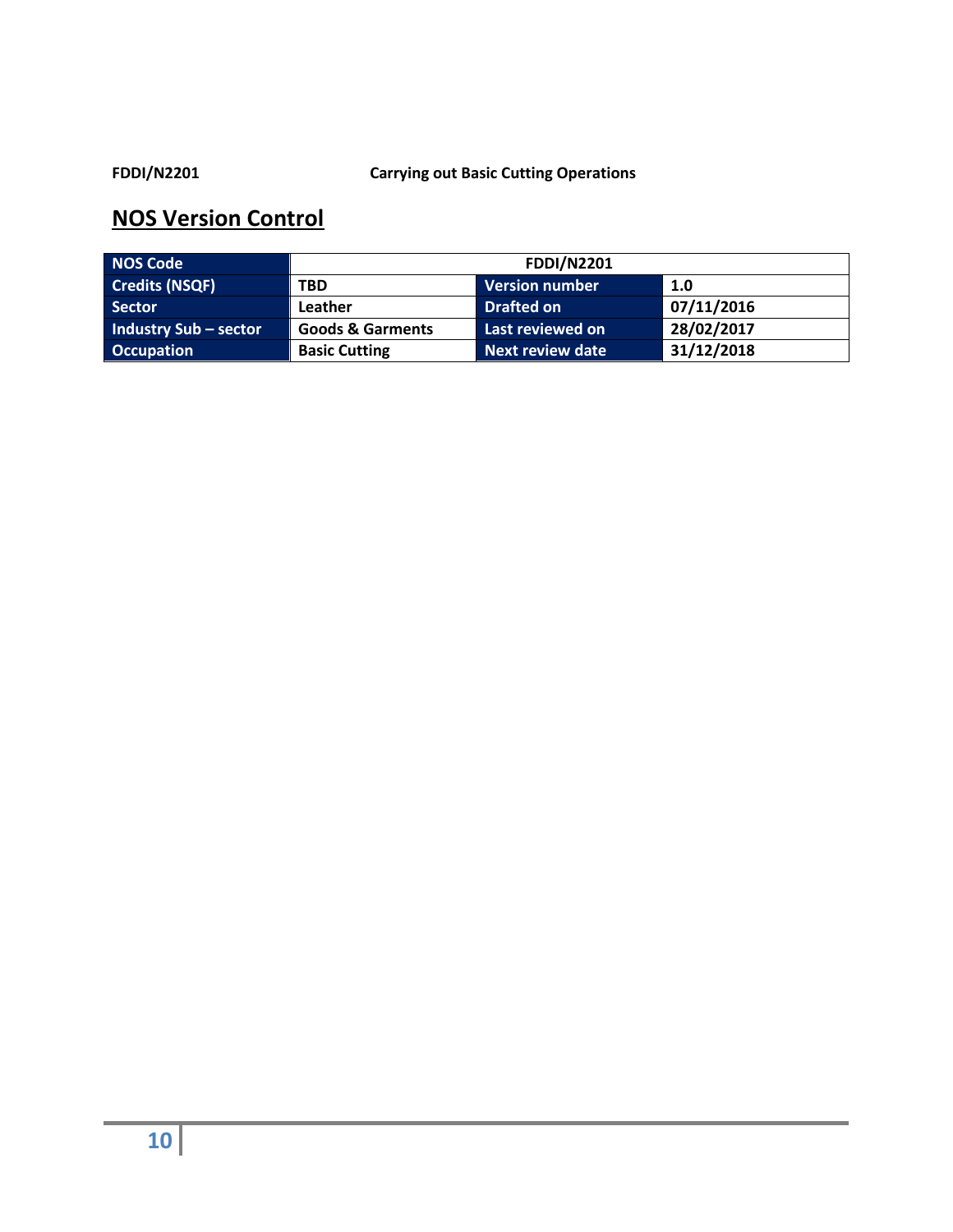# **National Occupational Standard**

**Overview**

**This unit provides Performance Criteria, Knowledge & Understanding and Skills & Ability required for Contribute to achieving product quality in basic cutting operations.**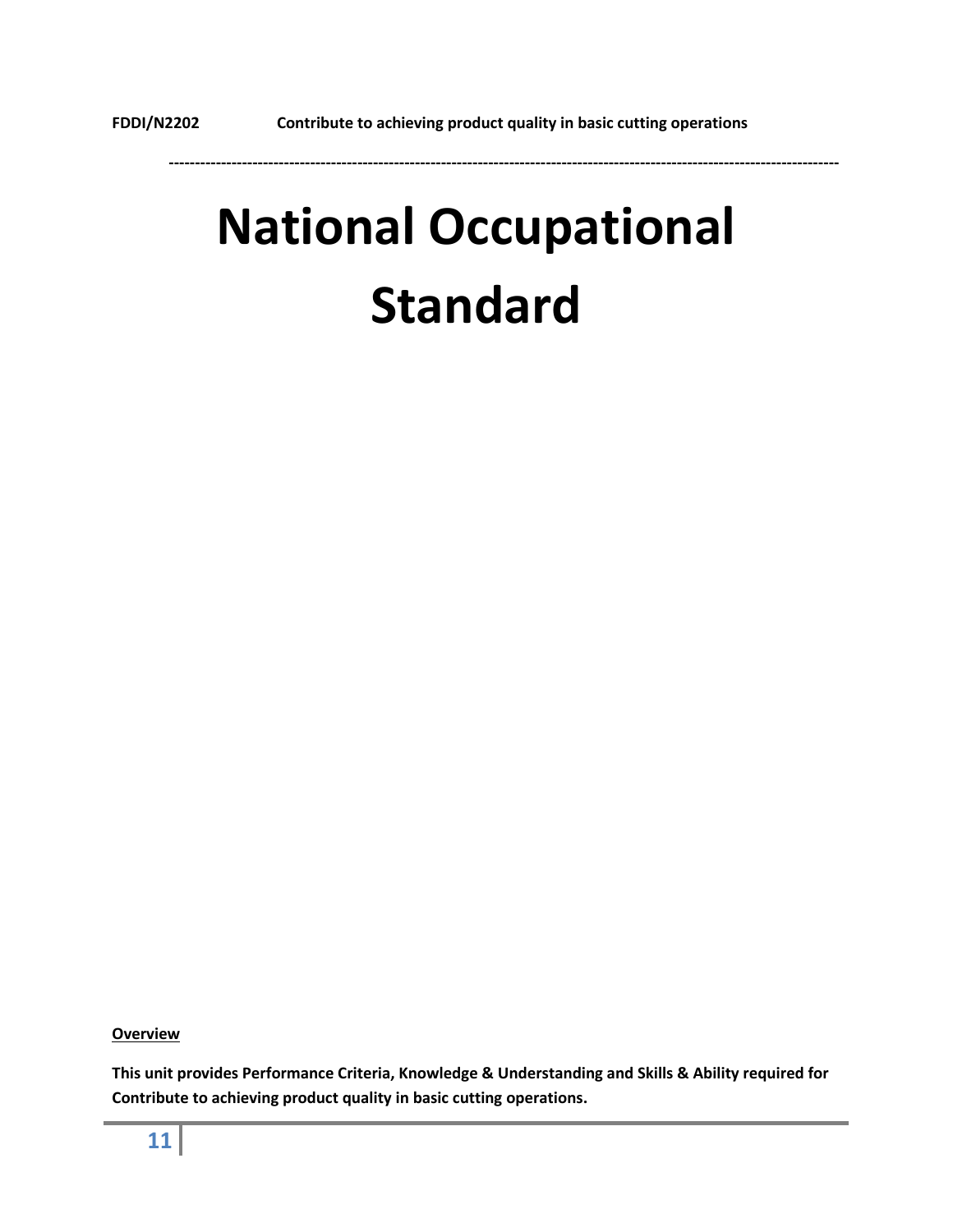| <b>Unit Code</b>                           | <b>FDDI/N2202</b>                                                               |  |
|--------------------------------------------|---------------------------------------------------------------------------------|--|
| <b>Unit Title (Task)</b>                   | Contribute to achieving product quality in basic cutting operations             |  |
| <b>Description</b>                         | This unit provides Performance Criteria, Knowledge & Understanding and          |  |
|                                            | Skills & Ability required for Maintaining product quality in closing            |  |
|                                            | operations.                                                                     |  |
| <b>Scope</b>                               | This unit/ task covers the following:                                           |  |
|                                            |                                                                                 |  |
|                                            | Follow quality standard                                                         |  |
|                                            | Faults & verification                                                           |  |
|                                            | Reporting and Record keeping                                                    |  |
|                                            |                                                                                 |  |
| Performance Criteria (PC) w.r.t. the Scope |                                                                                 |  |
| <b>Element</b>                             | <b>Performance Criteria</b>                                                     |  |
| <b>Follow quality standard</b>             | PC1. Standardization of quality                                                 |  |
|                                            | PC2. During production, components should match with specifications             |  |
|                                            | PC3. Follow the specification sheet                                             |  |
|                                            | PC4. Continue the required productivity                                         |  |
|                                            | PC5. Quality checks at agreed intervals and in the approved way                 |  |
|                                            | PC6. Quality check reporting                                                    |  |
|                                            | PC7. Replace defective materials & component of the product                     |  |
|                                            | Identify the problems and report to appropriate supervisor                      |  |
|                                            | PC8. Maintain the production without minimizing the quality and minimum         |  |
|                                            | downtime                                                                        |  |
|                                            | PC9. Identify faults and take action within the limits of the responsibility    |  |
|                                            | PC10. Find out defect in finished product                                       |  |
|                                            | PC11. If defect cannot be identified, immediately follow the reporting          |  |
|                                            | procedures                                                                      |  |
|                                            | PC12. Safely maintain record                                                    |  |
| <b>Knowledge and Understanding (K)</b>     |                                                                                 |  |
| Organizational<br>А.                       | KA1. Safe working practices and organizational procedures                       |  |
| <b>Context</b>                             | KA2. The organization's procedures and guidelines                               |  |
|                                            | KA3. Quality systems practiced in the organization                              |  |
|                                            | KA4. Equipment operating procedures / manufacturer's instructions               |  |
|                                            | KA5. Regular quality checkpoints while Basic Cutting                            |  |
|                                            | KA6. The importance of complying with written instructions                      |  |
| <b>Technical</b><br>В.                     | KB1. Different types of faults that are likely to be found and how to put       |  |
| Knowledge                                  | them right                                                                      |  |
|                                            | KB2. Consequences of Basic Cutting components out of sequence                   |  |
|                                            | and how to prevent it occurring                                                 |  |
|                                            | KB3. The importance of marking leather defects                                  |  |
|                                            | KB4. Own responsibilities at work during production                             |  |
| Skills (S)                                 |                                                                                 |  |
| A. Core Skills/                            | <b>Writing Skills</b>                                                           |  |
| <b>Generic Skills</b>                      | The candidate/ trainee on the job needs to know and understand how to:          |  |
|                                            | SA1. Write in English or local language as applicable                           |  |
|                                            | SA2. Fill up correctly technical forms, application, charts, activity log books |  |
|                                            |                                                                                 |  |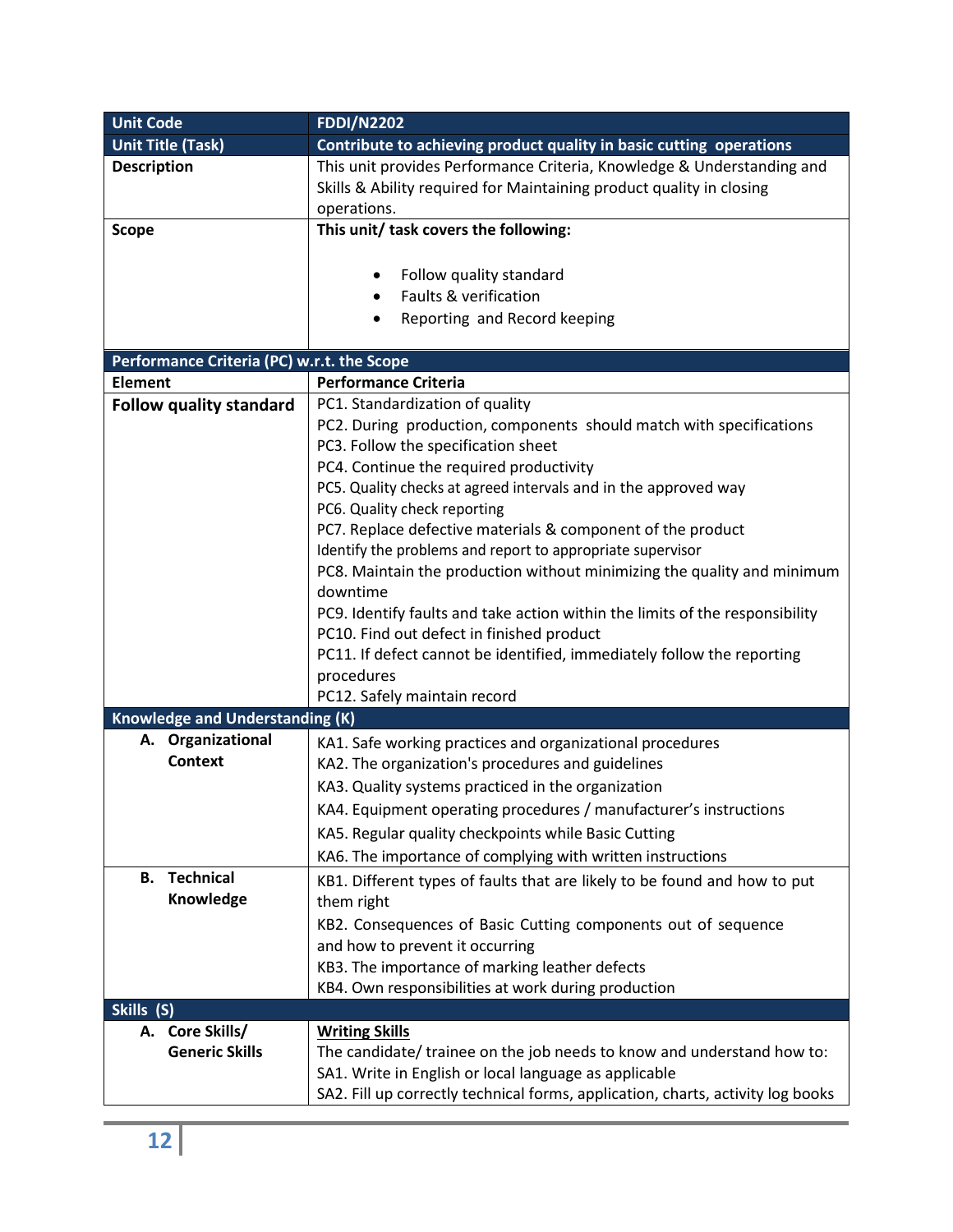|                                         | in the prescribed format of the company                                  |
|-----------------------------------------|--------------------------------------------------------------------------|
|                                         |                                                                          |
|                                         | <b>Reading Skills</b>                                                    |
|                                         | The candidate/ trainee on the job needs to know and understand how to:   |
|                                         | SA3. Read English/ local language as applicable                          |
|                                         | SA4. Read and understand manuals, health and safety instructions,        |
|                                         | reports, job cards etc                                                   |
|                                         |                                                                          |
|                                         | <b>Oral Communication (Listening and Speaking Skills)</b>                |
|                                         | The candidate/ trainee on the job needs to know and understand how to:   |
|                                         | SA5. Listen properly                                                     |
|                                         | SA6. Communicate properly with seniors                                   |
| <b>Professional Skills</b><br><b>B.</b> | <b>Quick Decision</b>                                                    |
|                                         | The candidate/ trainee on the job needs to know and understand how to:   |
|                                         | SB1. Identify the defects and follow the procedure                       |
|                                         | SB2. Take actions in terms of any critical from the process              |
|                                         |                                                                          |
|                                         | <b>Planning and Arrangement</b>                                          |
|                                         | The candidate/ trainee on the job needs to know and understand how to:   |
|                                         | SB3. Prepare the targets along with the supervisors and the co workers   |
|                                         | SB4. Arrange tools and equipments for work                               |
|                                         | SB5. Plan for placing the different components in an organized manner on |
|                                         | a daily basis                                                            |
|                                         | SB6. Fix targets to produce requisite batch of cut components            |
|                                         |                                                                          |
|                                         | <b>Customer Satisfaction</b>                                             |
|                                         | The candidate/ trainee on the job needs to know and understand how to:   |
|                                         | SB7. Ensure all customer needs are assessed and every effort is made to  |
|                                         | provide satisfactory service                                             |
|                                         | SB8. Evaluate and cut components as per client specifications            |
|                                         |                                                                          |
|                                         |                                                                          |
|                                         | <b>Problem Solving</b>                                                   |
|                                         | The candidate/ trainee on the job needs to know and understand how to:   |
|                                         | SB9. Clarify instructions given by the supervisors                       |
|                                         | SB10. Identify possible defects with the cut components                  |
|                                         | SB11. Verify the defects and rectify them                                |
|                                         | SB12. Report to the senior if problems cannot be rectified               |
|                                         |                                                                          |
|                                         | <b>Analytical Thinking</b>                                               |
|                                         | The candidate/ trainee on the job needs to know and understand how to:   |
|                                         | SB13. Diagnose common problems in the machine based on visual            |
|                                         | inspection                                                               |
|                                         |                                                                          |
|                                         | <b>Typical Thinking</b>                                                  |
|                                         | The candidate/ trainee on the job needs to know and understand how to:   |
|                                         | SB14. control the quality standards of the components as per customer    |
|                                         | standards                                                                |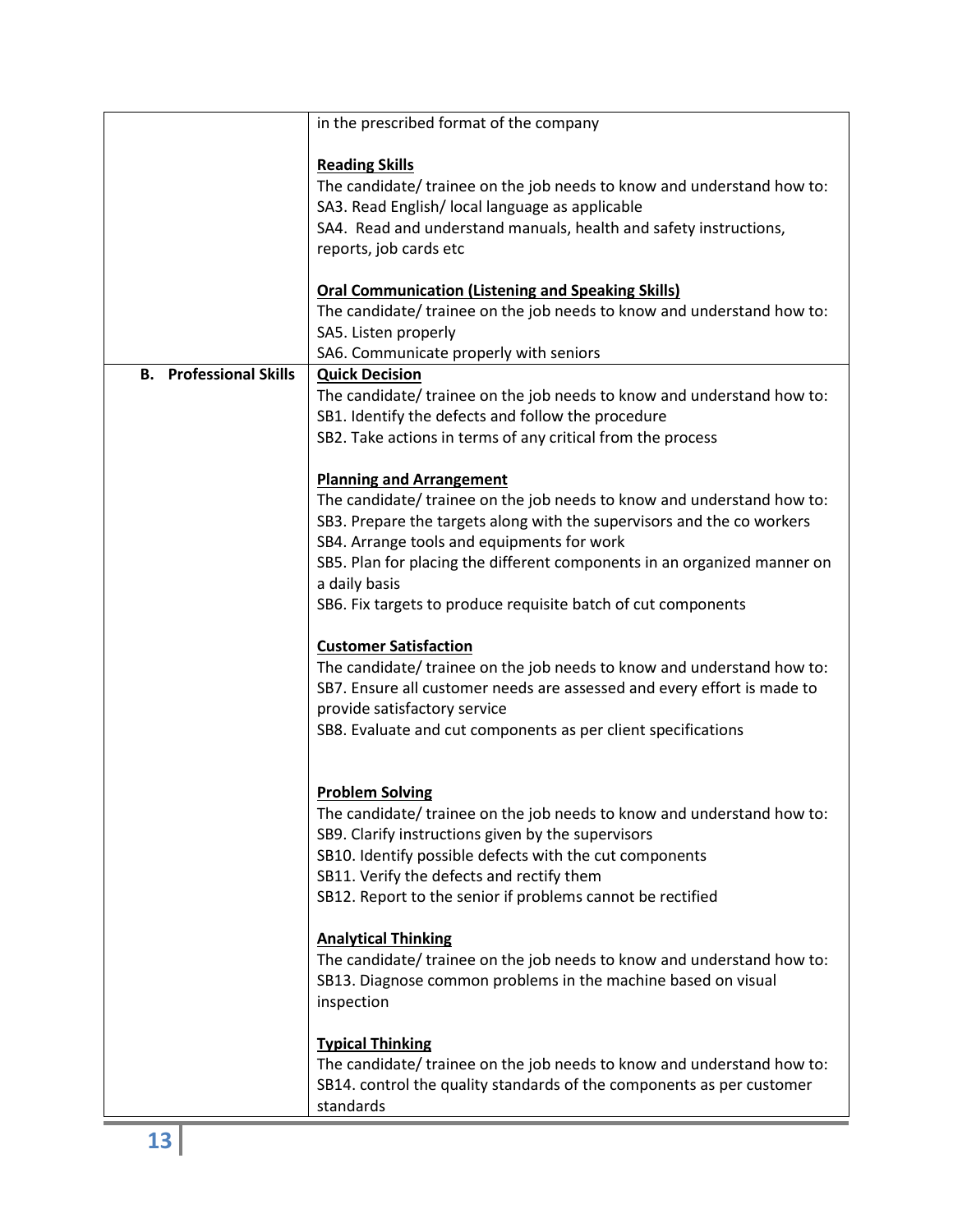| SB15. implement the information gathered from observation, experience, |
|------------------------------------------------------------------------|
| I reasoning, or communication to act efficiently                       |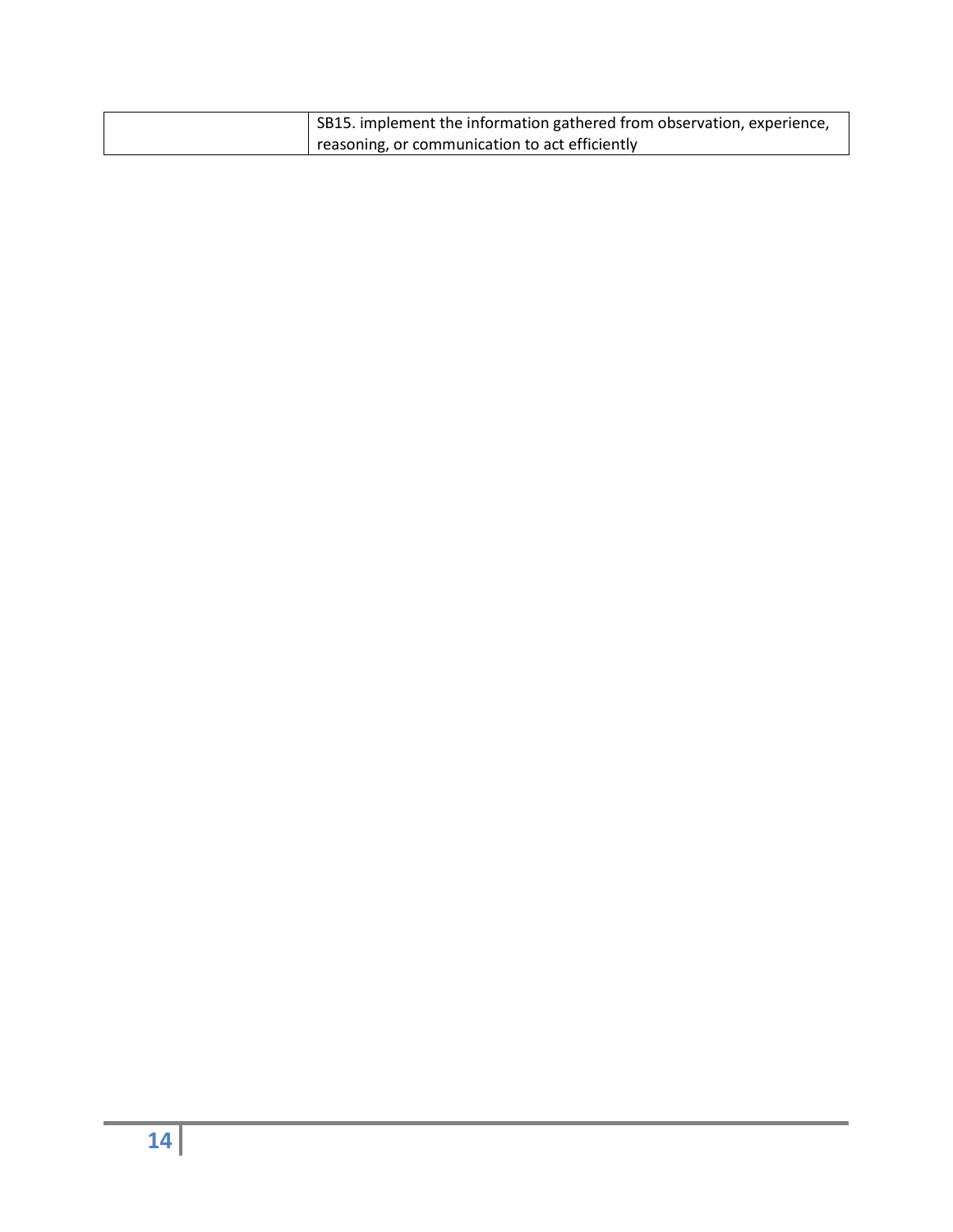**FDDI/N2202 Contribute to achieving product quality in basic cutting operations**

| <b>NOS Code</b>              | <b>FDDI/N2202</b>                                             |                       |            |  |
|------------------------------|---------------------------------------------------------------|-----------------------|------------|--|
| <b>Credits (NSQF)</b>        | <b>TBD</b>                                                    | <b>Version number</b> | 1.0        |  |
| <b>Sector</b>                | Leather                                                       | <b>Drafted on</b>     | 07/11/2016 |  |
| <b>Industry Sub - sector</b> | <b>Goods &amp; Garments</b>                                   | Last reviewed on      | 28/02/2017 |  |
| <b>Occupation</b>            | 31/12/2018<br><b>Next review date</b><br><b>Basic Cutting</b> |                       |            |  |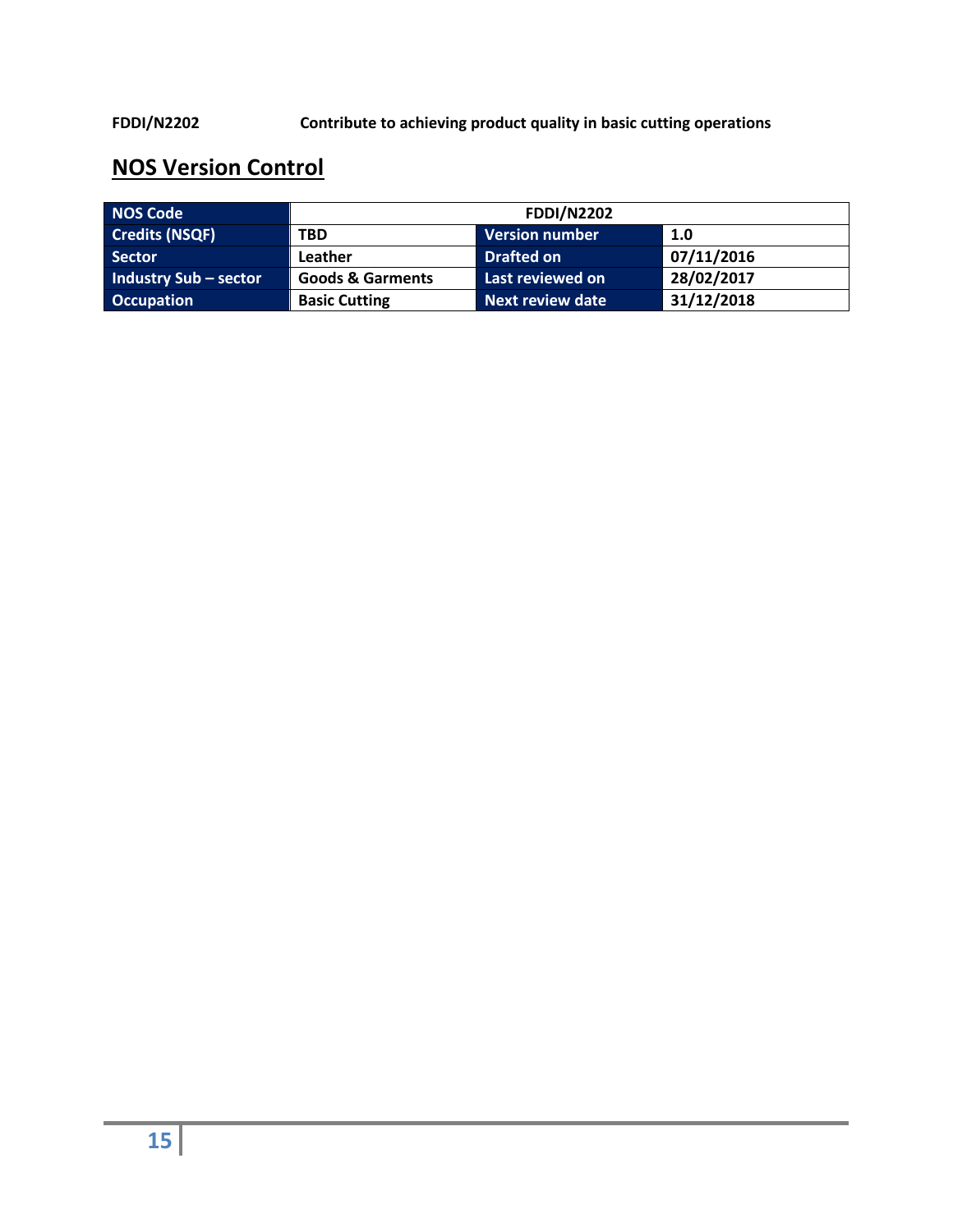# **National Occupational Standard**

**Overview**

**This unit provides Performance Criteria, Knowledge & Understanding and Skills & Ability required for Maintaining the work area, tools and machines.**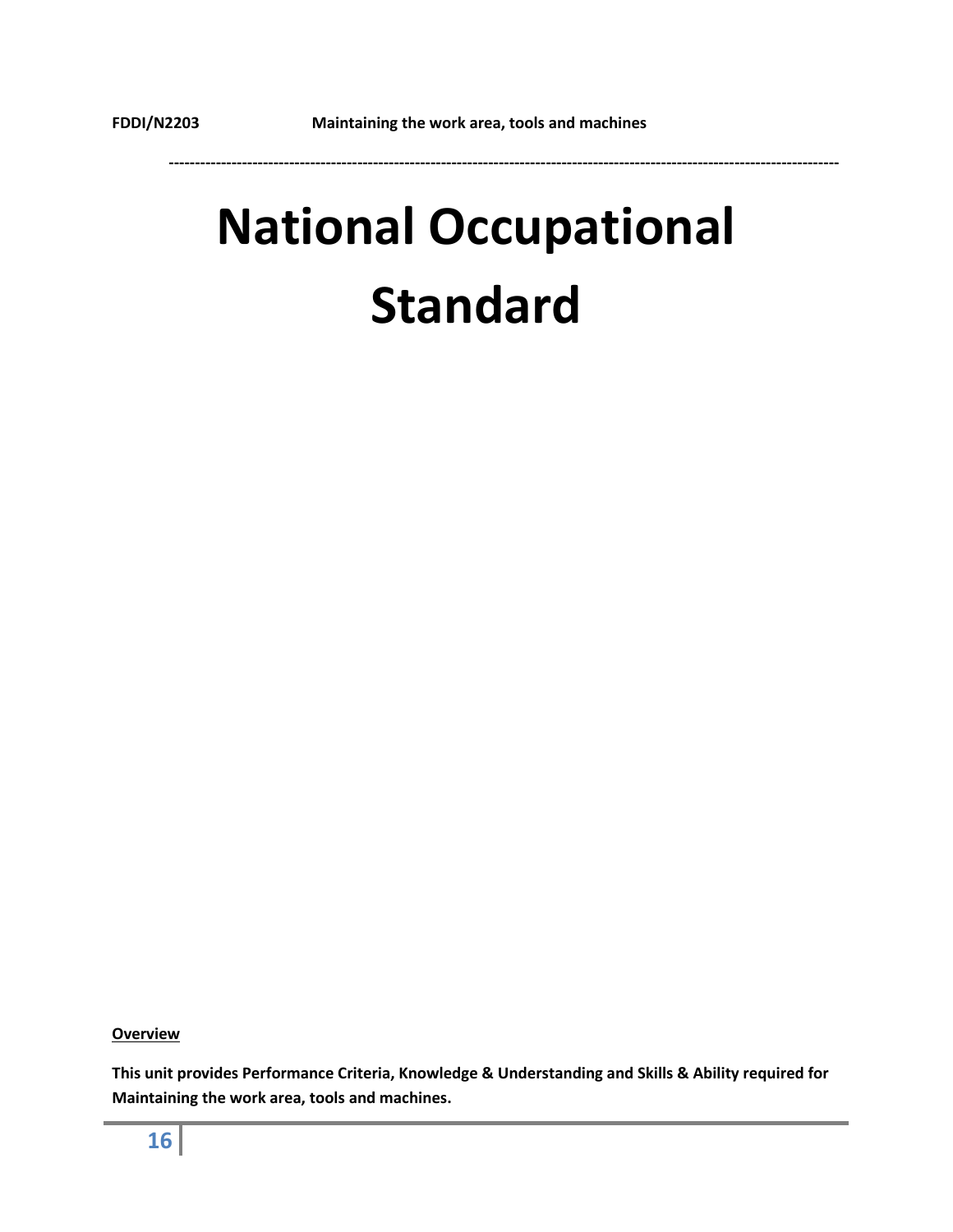| <b>Unit Code</b>                           | <b>FDDI/N2203</b>                                                            |  |  |
|--------------------------------------------|------------------------------------------------------------------------------|--|--|
| <b>Unit Title (Task)</b>                   | Maintaining the work area, tools and machines                                |  |  |
| <b>Description</b>                         | This unit provides Performance Criteria, Knowledge & Understanding and       |  |  |
|                                            | Skills & Ability required for Maintaining the work area, tools and machines. |  |  |
| <b>Scope</b>                               | This unit/ task covers the following:                                        |  |  |
|                                            |                                                                              |  |  |
|                                            | Preparation & Maintaining equipments, work area and<br>٠                     |  |  |
|                                            | machine                                                                      |  |  |
|                                            | Good working habit                                                           |  |  |
|                                            | Documentation                                                                |  |  |
| Performance Criteria (PC) w.r.t. the Scope |                                                                              |  |  |
| <b>Element</b>                             | <b>Performance Criteria</b>                                                  |  |  |
| <b>Preparation &amp;</b>                   | PC1. Proper & safe handling of the instruments (tools, machine, material)    |  |  |
| <b>Maintaining</b>                         | PC2. Use proper handling & lifting Instructions                              |  |  |
| equipments, work area                      | PC3. Reduction of waste material                                             |  |  |
| and machine                                | PC4. Preparation of work                                                     |  |  |
|                                            | PC5. Maintain good atmosphere at working area                                |  |  |
|                                            | PC6. Deal with work interruptions                                            |  |  |
|                                            | PC7. Carefully moving in work area                                           |  |  |
|                                            | PC8. Importance of tools and equipment                                       |  |  |
|                                            | PC9. Running maintenance to be carried out                                   |  |  |
|                                            | PC10. Outside responsibility, other than job role (maintenance, etc.)        |  |  |
|                                            | PC11. Report unsafe instruments                                              |  |  |
|                                            | PC12. Machine guards or protector are in correct place                       |  |  |
|                                            | PC13. Good working posture                                                   |  |  |
|                                            | PC14. Use proper equipment                                                   |  |  |
|                                            | PC15. Dispose off waste safely in the designated location                    |  |  |
|                                            | PC16. After use of tools keep safely                                         |  |  |
|                                            | PC17. Records and documentation                                              |  |  |
|                                            | PC18. Proper lighting, ventilation for comfortable work                      |  |  |
|                                            | PC19. Give inputs in completing documentation                                |  |  |
|                                            | PC20. Outside your area of responsibility, report things which required to   |  |  |
|                                            | have a check                                                                 |  |  |
|                                            | PC21. Safe handling of the materials, equipment and tools                    |  |  |
|                                            | PC22. Maintain environment to secure stock from theft, damage                |  |  |
| <b>Knowledge and Understanding (K)</b>     |                                                                              |  |  |
| A. Organizational                          | KA1. Carry out cleaning according to schedules and limits of responsibility  |  |  |
| <b>Context</b>                             | KA2. Personal hygiene and duty of care                                       |  |  |
|                                            | KA3. Safe working practices and organizational procedures                    |  |  |
|                                            | KA4. The organization's rules, codes and guidelines(including timekeeping)   |  |  |
|                                            | KA5. The company's quality standards                                         |  |  |
|                                            | KA6. The importance of complying with written instructions                   |  |  |
|                                            | KA7. Equipment operating procedures / manufacturer's instructions            |  |  |
| <b>Technical</b><br>В.                     | KB1. Work instructions and specifications and interpret them accurately      |  |  |
| Knowledge                                  | KB2. Method to make use of the information detailed in specifications        |  |  |
|                                            | and instructions                                                             |  |  |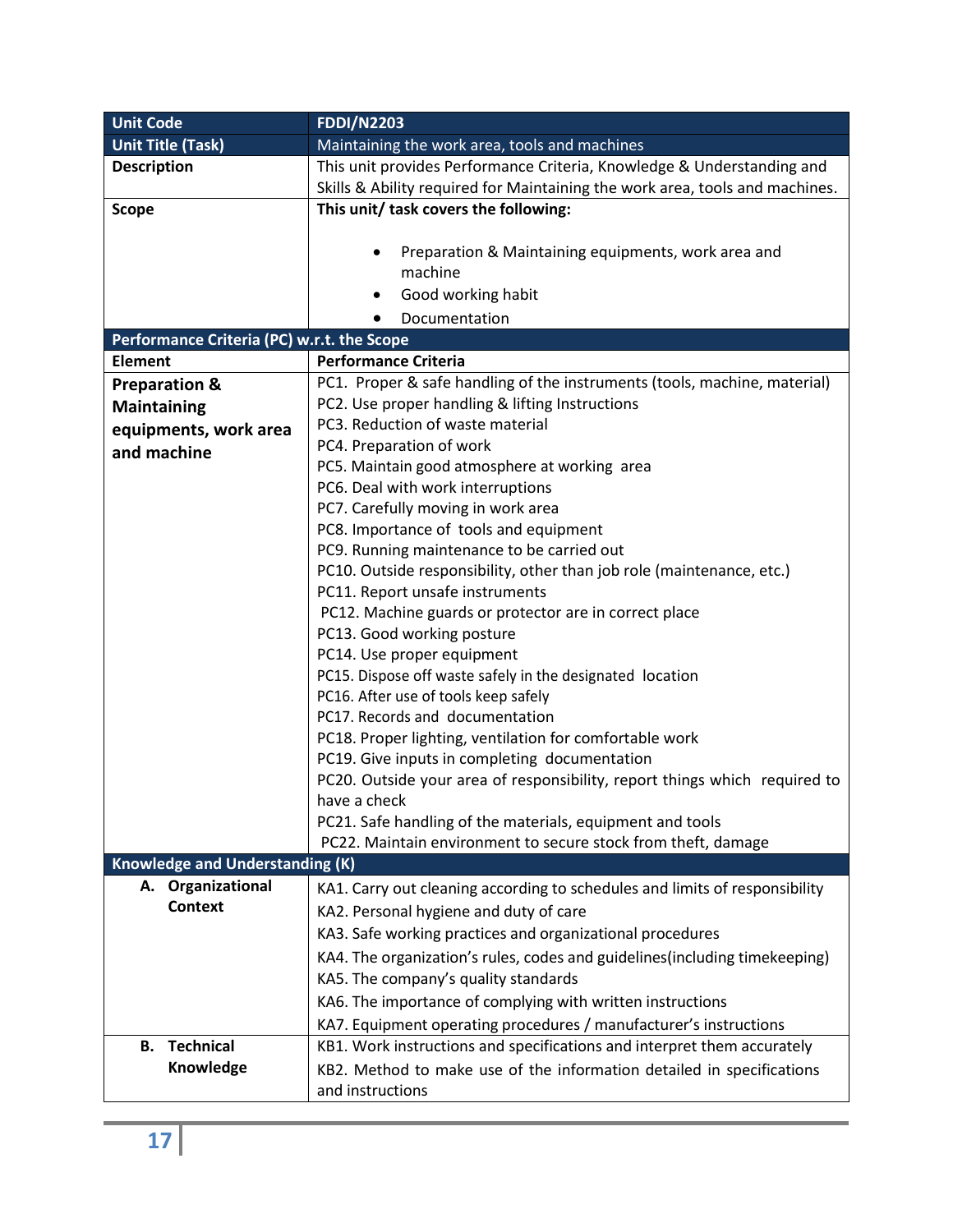|                               | KB3. Relation between work role and the overall manufacturing<br>process        |  |  |
|-------------------------------|---------------------------------------------------------------------------------|--|--|
|                               | KB4. The importance of taking action when problems are identified               |  |  |
|                               |                                                                                 |  |  |
|                               | KB5. Different types of cleaning equipment and substances and                   |  |  |
|                               | their use                                                                       |  |  |
|                               | KB6. Safe working practices for cleaning and the method of carrying them        |  |  |
|                               | out                                                                             |  |  |
| Skills (S)                    |                                                                                 |  |  |
| A. Core Skills/               | <b>Writing Skills</b>                                                           |  |  |
| <b>Generic Skills</b>         | The candidate/ trainee on the job needs to know and understand how to:          |  |  |
|                               | SA1. Write in English or local language as applicable                           |  |  |
|                               | SA2. Fill up correctly technical forms, application, charts, activity log books |  |  |
|                               | in the prescribed format of the company                                         |  |  |
|                               |                                                                                 |  |  |
|                               | <b>Reading Skills</b>                                                           |  |  |
|                               | The candidate/ trainee on the job needs to know and understand how to:          |  |  |
|                               | SA3. Read English/ local language as applicable                                 |  |  |
|                               | SA4. Read and understand manuals, health and safety instructions,               |  |  |
|                               | reports, job cards etc                                                          |  |  |
|                               |                                                                                 |  |  |
|                               | <b>Oral Communication (Listening and Speaking Skills)</b>                       |  |  |
|                               | The candidate/ trainee on the job needs to know and understand how to:          |  |  |
|                               | SA5. Listen properly                                                            |  |  |
|                               | SA6. Communicate properly with seniors                                          |  |  |
| <b>B.</b> Professional Skills | <b>Quick Decision</b>                                                           |  |  |
|                               | The candidate/ trainee on the job needs to know and understand how to:          |  |  |
|                               | SB1. Identify the defects and follow the procedure                              |  |  |
|                               | SB2. Take actions in terms of any deviations from the process                   |  |  |
|                               |                                                                                 |  |  |
|                               | <b>Planning and Arrangement</b>                                                 |  |  |
|                               | The candidate/ trainee on the job needs to know and understand how to:          |  |  |
|                               | SB3. Prepare the targets along with the supervisors and the co workers          |  |  |
|                               | SB4. Arrange tools and equipments for work                                      |  |  |
|                               | SB5. Plan for placing the different components in an organized manner on        |  |  |
|                               | a daily basis                                                                   |  |  |
|                               | SB6. Fix targets to produce requisite batch of cut components                   |  |  |
|                               |                                                                                 |  |  |
|                               | <b>Customer Satisfaction</b>                                                    |  |  |
|                               | The candidate/ trainee on the job needs to know and understand how to:          |  |  |
|                               | SB7. Ensure all customer needs are assessed and every effort is made to         |  |  |
|                               | provide satisfactory service                                                    |  |  |
|                               | SB8. Evaluate and cut components as per client specifications                   |  |  |
|                               |                                                                                 |  |  |
|                               |                                                                                 |  |  |
|                               | <b>Problem Solving</b>                                                          |  |  |
|                               |                                                                                 |  |  |
|                               | The candidate/ trainee on the job needs to know and understand how to:          |  |  |
|                               | SB9. Clarify instructions given by the supervisors                              |  |  |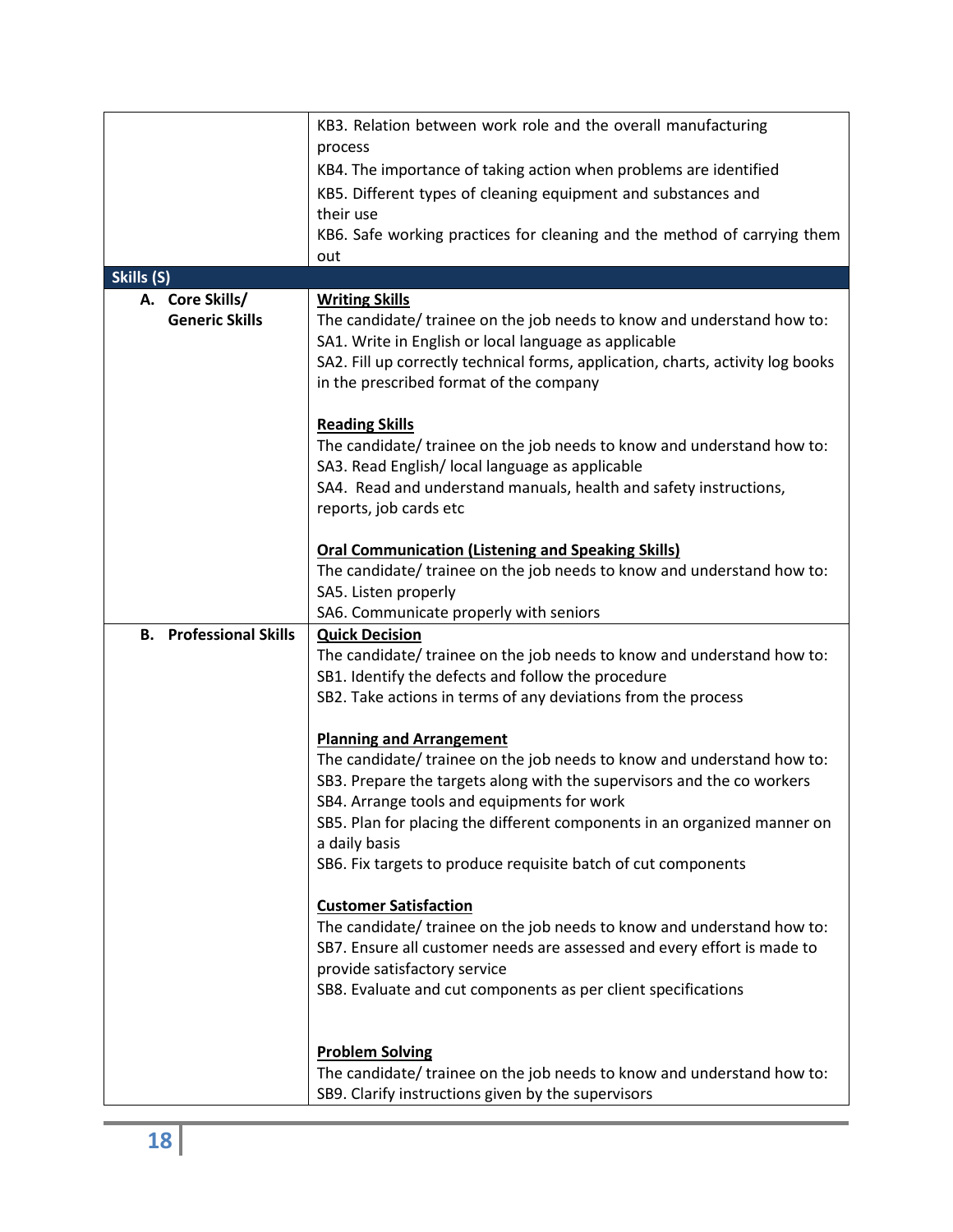| SB10. Identify possible defects with the cut components<br>SB11. Verify the defects and rectify them                                                                                                                                                                                                                |
|---------------------------------------------------------------------------------------------------------------------------------------------------------------------------------------------------------------------------------------------------------------------------------------------------------------------|
| SB12. Report to the senior if problems cannot be rectified                                                                                                                                                                                                                                                          |
| <b>Analytical Thinking</b><br>The candidate/ trainee on the job needs to know and understand how to:<br>SB13. Diagnose common problems in the machine based on visual<br>inspection                                                                                                                                 |
| <b>Typical Thinking</b><br>The candidate/ trainee on the job needs to know and understand how to:<br>SB14. control the quality standards of the components as per customer<br>standards<br>SB15. implement the information gathered from observation, experience,<br>reasoning, or communication to act efficiently |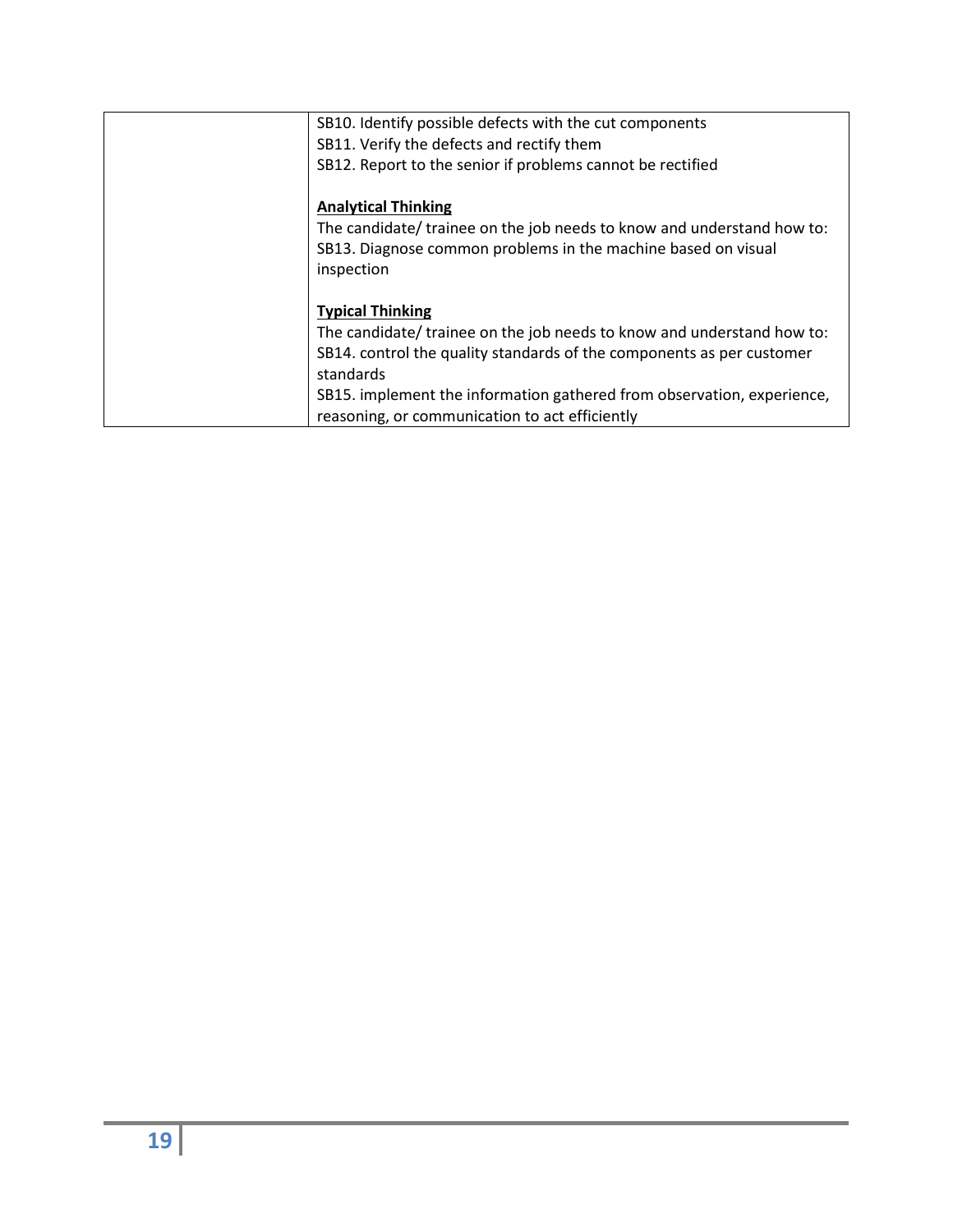| <b>NOS Code</b>              | <b>FDDI/N2203</b>                                             |                       |            |  |
|------------------------------|---------------------------------------------------------------|-----------------------|------------|--|
| <b>Credits (NSQF)</b>        | <b>TBD</b>                                                    | <b>Version number</b> | 1.0        |  |
| <b>Sector</b>                | Leather                                                       | <b>Drafted on</b>     | 07/11/2016 |  |
| <b>Industry Sub - sector</b> | <b>Goods &amp; Garments</b>                                   | Last reviewed on      | 28/02/2017 |  |
| <b>Occupation</b>            | 31/12/2018<br><b>Basic Cutting</b><br><b>Next review date</b> |                       |            |  |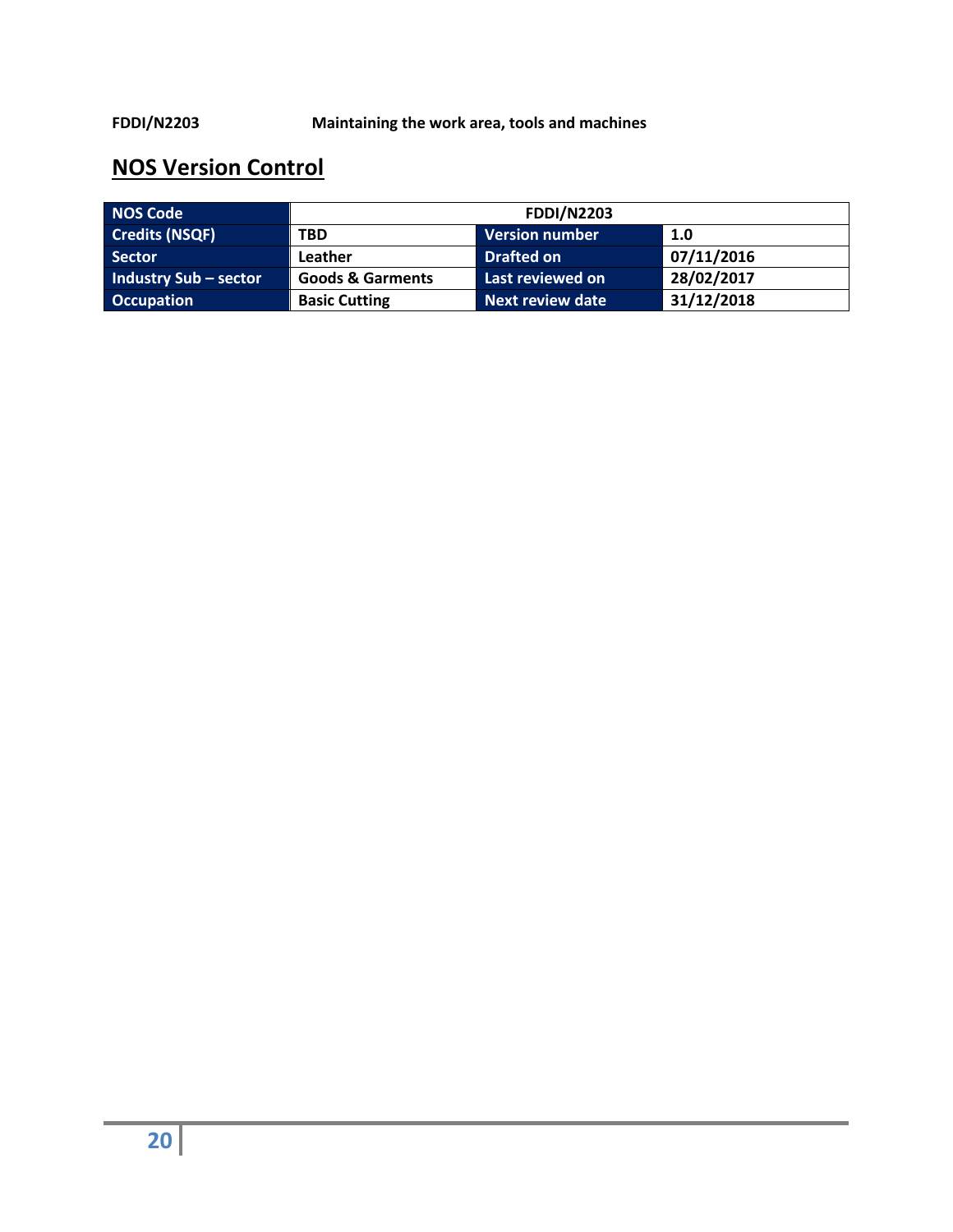# **National Occupational Standard**

**Overview**

**This unit provides Performance Criteria, Knowledge & Understanding and Skills & Ability required for Maintaining the health safety and security requirements at workplace.**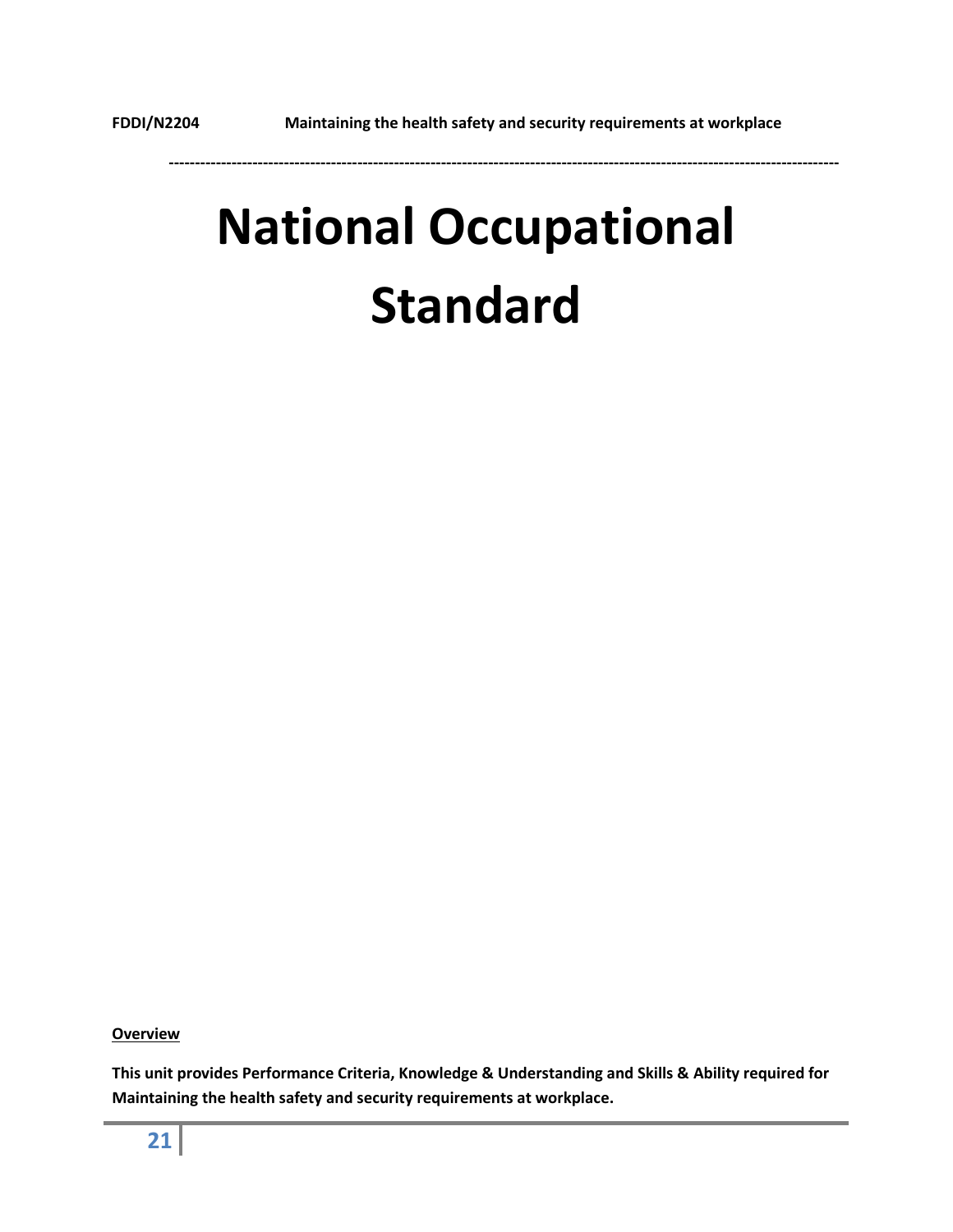| <b>Unit Code</b>                           | <b>FDDI/N2204</b>                                                                           |  |  |
|--------------------------------------------|---------------------------------------------------------------------------------------------|--|--|
| <b>Unit Title (Task)</b>                   | Maintaining the health safety and security requirements at workplace                        |  |  |
| <b>Description</b>                         | This unit provides Performance Criteria, Knowledge & Understanding and                      |  |  |
|                                            | Skills & Ability required for Maintaining the health safety and security                    |  |  |
|                                            | requirements at workplace.                                                                  |  |  |
| <b>Scope</b>                               | This unit/ task covers the following:                                                       |  |  |
|                                            |                                                                                             |  |  |
|                                            | Good instruction for Health                                                                 |  |  |
|                                            | Requirements for safety and security<br>٠                                                   |  |  |
|                                            | Take action of report                                                                       |  |  |
|                                            |                                                                                             |  |  |
| Performance Criteria (PC) w.r.t. the Scope |                                                                                             |  |  |
| <b>Element</b>                             | <b>Performance Criteria</b>                                                                 |  |  |
| <b>Good instruction for</b>                | PC1. Health and safety related instructions                                                 |  |  |
| <b>Health</b>                              | PC2. Utilization of personal protective equipment                                           |  |  |
|                                            | PC3. Own activities in line and procedures                                                  |  |  |
|                                            | PC4. Healthy lifestyle                                                                      |  |  |
|                                            | PC5. Follow the management system                                                           |  |  |
|                                            | PC6. If possible, Identify and correct malfunctions in machine and tools                    |  |  |
|                                            | PC7. Report if not rectified of malfunctions (machine)                                      |  |  |
|                                            | PC8. As per instruction store materials and equipment                                       |  |  |
|                                            | PC9. Safely handle waste and debris                                                         |  |  |
|                                            | PC10. Controlling to own actions for risk/accident                                          |  |  |
|                                            | PC11. Risk clarification from supervisor or authorized personal                             |  |  |
|                                            | PC12. If any incident happen take the action based instruction                              |  |  |
|                                            | PC13. Follow organization procedures                                                        |  |  |
| <b>Requirements for safety</b>             | PC14. Keep away from potential risks and threats.<br>PC15. Keep work area free from hazards |  |  |
| and security                               | PC16. Participate in mock drills for safety                                                 |  |  |
|                                            | PC17. Basic training of first aid, fire-fighting etc.                                       |  |  |
| <b>Knowledge and Understanding (K)</b>     |                                                                                             |  |  |
| A. Organizational                          | KA1. Minimize health and safety risks to self and others due to own                         |  |  |
| <b>Context</b>                             | actions                                                                                     |  |  |
|                                            | KA2. Report hazards and potential risks/threats to supervisors or                           |  |  |
|                                            | other authorized personnel                                                                  |  |  |
|                                            | KA3. Undertake first aid, fire-fighting and emergency response                              |  |  |
|                                            | training, if asked to do so. Take action based on instructions in the                       |  |  |
|                                            | event of fire, emergencies or accidents                                                     |  |  |
|                                            | KA4. Organizational procedures for safe handling of equipment and                           |  |  |
|                                            | machine operations                                                                          |  |  |
|                                            | KA5. Potential accidents and emergencies and response to these                              |  |  |
|                                            | scenarios                                                                                   |  |  |
|                                            |                                                                                             |  |  |
|                                            | KA6. Details of personnel trained in first aid, fire-fighting and emergency                 |  |  |
|                                            | response<br>KA7. Actions to take in the event of a mock drills/evacuation                   |  |  |
|                                            |                                                                                             |  |  |
|                                            | procedures or actual accident, emergency or fire                                            |  |  |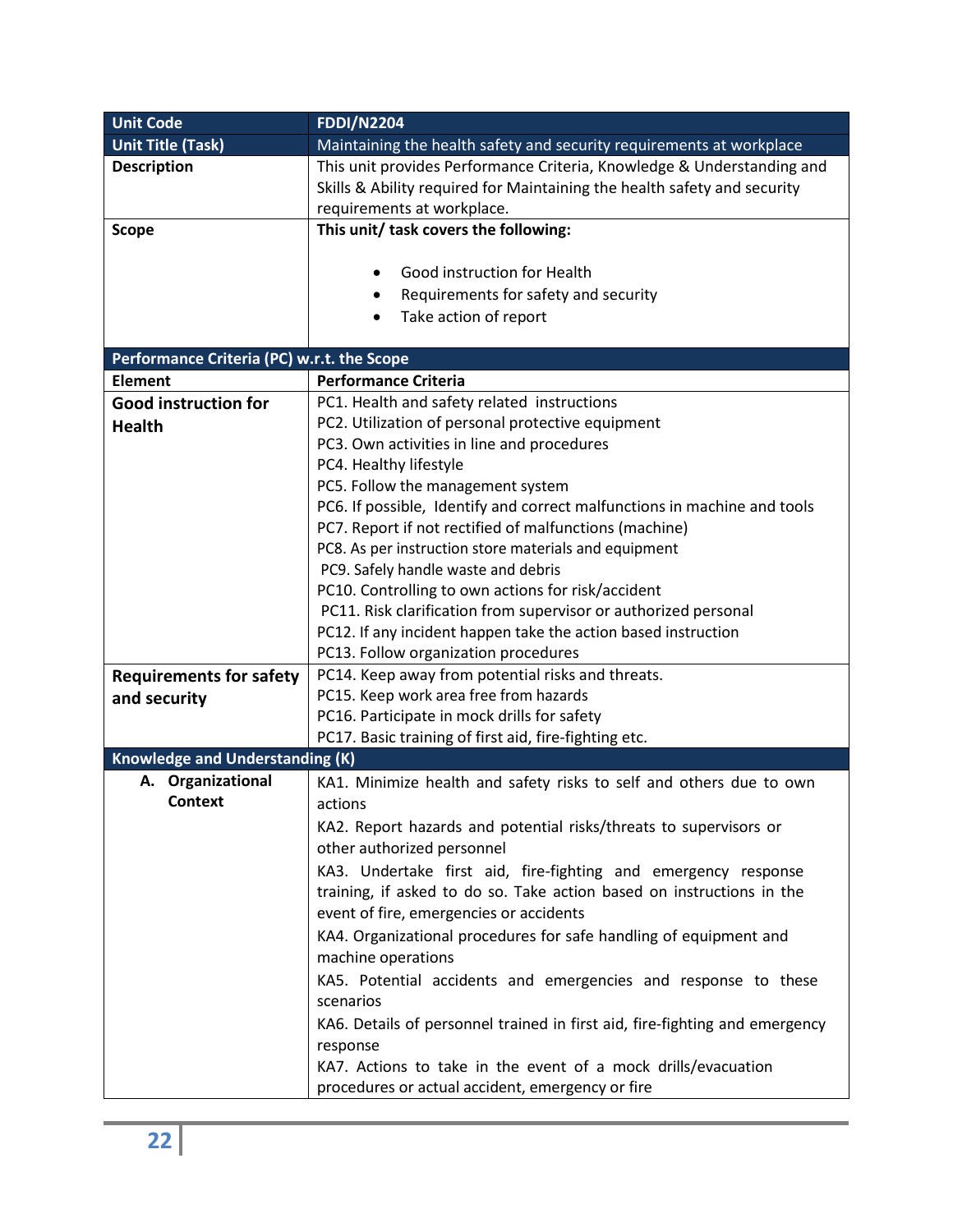| <b>Technical</b><br>В.                  | KB1. Occupational health and safety risks and methods                                                             |  |  |
|-----------------------------------------|-------------------------------------------------------------------------------------------------------------------|--|--|
| Knowledge                               | KB2. Personal protective equipment and method of use                                                              |  |  |
|                                         | KB3. Proper disposal system for waste and by-products                                                             |  |  |
|                                         | KB4. Signage related to health and safety and their meaning                                                       |  |  |
|                                         | KB5. Importance of sound health, hygiene and good habits                                                          |  |  |
| Skills (S)                              |                                                                                                                   |  |  |
| A. Core Skills/                         | <b>Writing Skills</b>                                                                                             |  |  |
| <b>Generic Skills</b>                   | The candidate/ trainee on the job needs to know and understand how to:                                            |  |  |
|                                         | SA1. Write in English or local language as applicable                                                             |  |  |
|                                         | SA2. Fill up correctly technical forms, application, charts, activity log books                                   |  |  |
|                                         | in the prescribed format of the company                                                                           |  |  |
|                                         | <b>Reading Skills</b>                                                                                             |  |  |
|                                         | The candidate/ trainee on the job needs to know and understand how to:                                            |  |  |
|                                         | SA3. Read English/ local language as applicable                                                                   |  |  |
|                                         | SA4. Read and understand manuals, health and safety instructions,                                                 |  |  |
|                                         | reports, job cards etc                                                                                            |  |  |
|                                         |                                                                                                                   |  |  |
|                                         | <b>Oral Communication (Listening and Speaking Skills)</b>                                                         |  |  |
|                                         | The candidate/ trainee on the job needs to know and understand how to:                                            |  |  |
|                                         | SA5. Listen properly                                                                                              |  |  |
|                                         | SA6. Communicate properly with seniors                                                                            |  |  |
| <b>Professional Skills</b><br><b>B.</b> | <b>Quick Decision</b>                                                                                             |  |  |
|                                         | The candidate/ trainee on the job needs to know and understand how to:                                            |  |  |
|                                         | SB1. Identify the defects and follow the procedure<br>SB2. Take actions in terms of any critical from the process |  |  |
|                                         |                                                                                                                   |  |  |
|                                         | <b>Planning and Arrangement</b>                                                                                   |  |  |
|                                         | The candidate/ trainee on the job needs to know and understand how to:                                            |  |  |
|                                         | SB3. Prepare the targets along with the supervisors and the co workers                                            |  |  |
|                                         | SB4. Arrange tools and equipments for work                                                                        |  |  |
|                                         | SB5. Plan for placing the different components in an organized manner on                                          |  |  |
|                                         | a daily basis                                                                                                     |  |  |
|                                         | SB6. Fix targets to produce requisite batch of cut components                                                     |  |  |
|                                         | <b>Customer Satisfaction</b>                                                                                      |  |  |
|                                         | The candidate/ trainee on the job needs to know and understand how to:                                            |  |  |
|                                         | SB7. Ensure all customer needs are assessed and every effort is made to                                           |  |  |
|                                         | provide satisfactory service                                                                                      |  |  |
|                                         | SB8. Evaluate and cut components as per client specifications                                                     |  |  |
|                                         |                                                                                                                   |  |  |
|                                         |                                                                                                                   |  |  |
|                                         | <b>Problem Solving</b>                                                                                            |  |  |
|                                         | The candidate/ trainee on the job needs to know and understand how to:                                            |  |  |
|                                         | SB9. Clarify instructions given by the supervisors                                                                |  |  |
|                                         | SB10. Identify possible defects with the cut components                                                           |  |  |
|                                         | SB11. Verify the defects and rectify them                                                                         |  |  |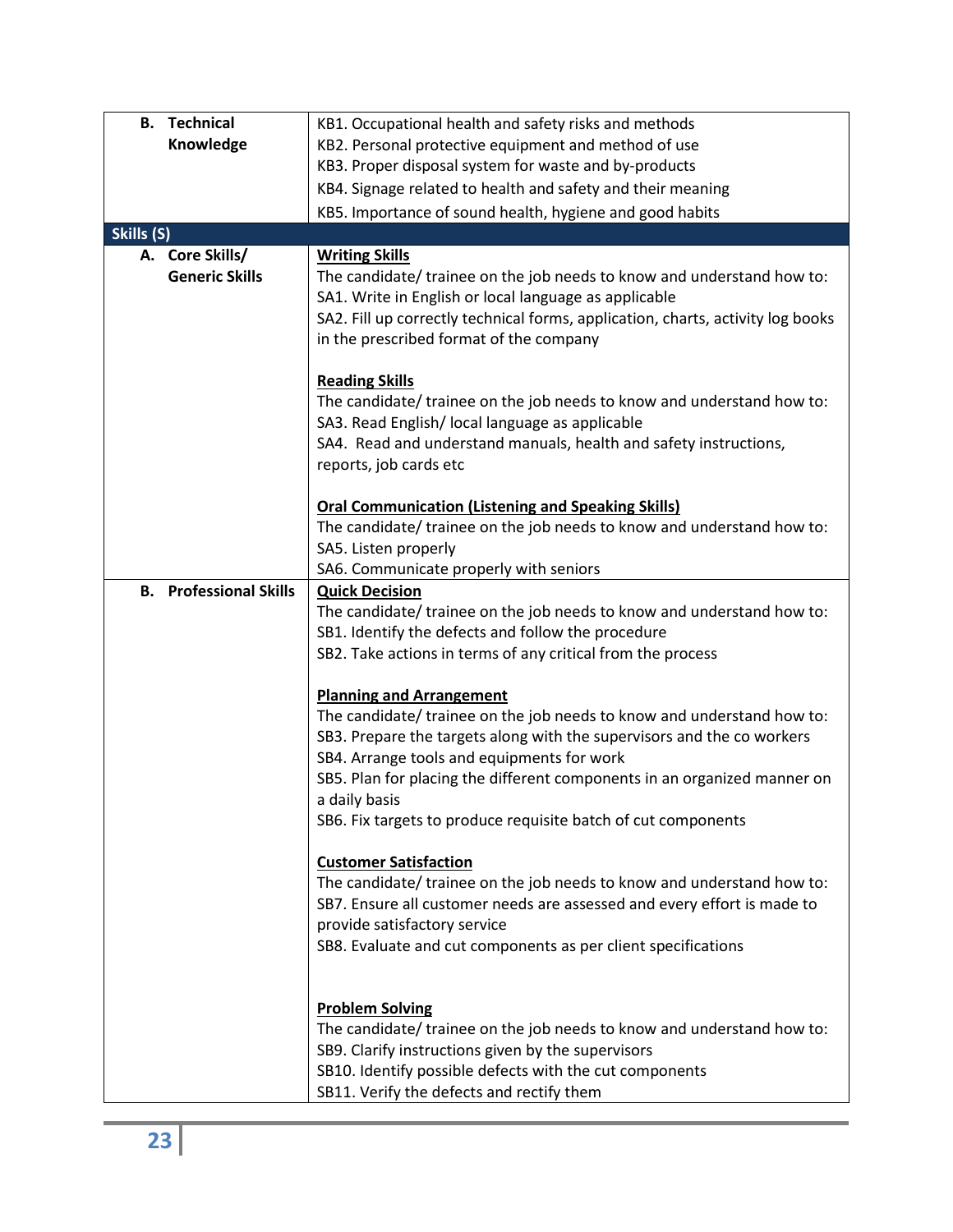| SB12. Report to the senior if problems cannot be rectified                                                                                                                          |
|-------------------------------------------------------------------------------------------------------------------------------------------------------------------------------------|
| <b>Analytical Thinking</b><br>The candidate/ trainee on the job needs to know and understand how to:<br>SB13. Diagnose common problems in the machine based on visual<br>inspection |
| <b>Typical Thinking</b>                                                                                                                                                             |
| The candidate/ trainee on the job needs to know and understand how to:                                                                                                              |
| SB14. control the quality standards of the components as per customer                                                                                                               |
| standards                                                                                                                                                                           |
| SB15. implement the information gathered from observation, experience,                                                                                                              |
| reasoning, or communication to act efficiently                                                                                                                                      |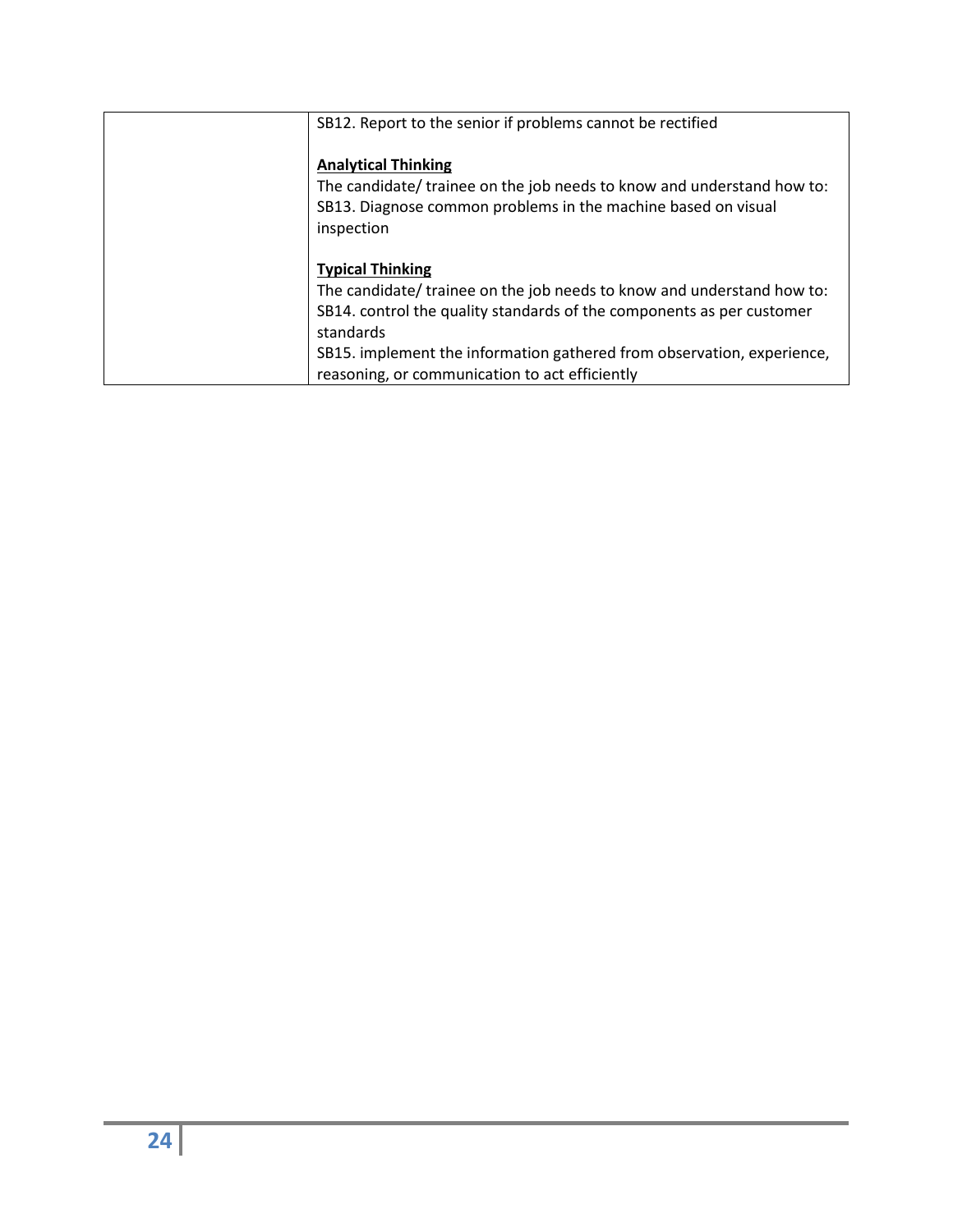#### **FDDI/N2204 Maintaining the health safety and security requirements at workplace**

| <b>NOS Code</b>       | <b>FDDI/N2204</b>                                             |                       |            |  |
|-----------------------|---------------------------------------------------------------|-----------------------|------------|--|
| <b>Credits (NSQF)</b> | <b>TBD</b>                                                    | <b>Version number</b> | 1.0        |  |
| <b>Sector</b>         | Leather                                                       | <b>Drafted on</b>     | 07/11/2016 |  |
| Industry Sub - sector | <b>Goods &amp; Garments</b>                                   | Last reviewed on      | 28/02/2017 |  |
| <b>Occupation</b>     | 31/12/2018<br><b>Basic Cutting</b><br><b>Next review date</b> |                       |            |  |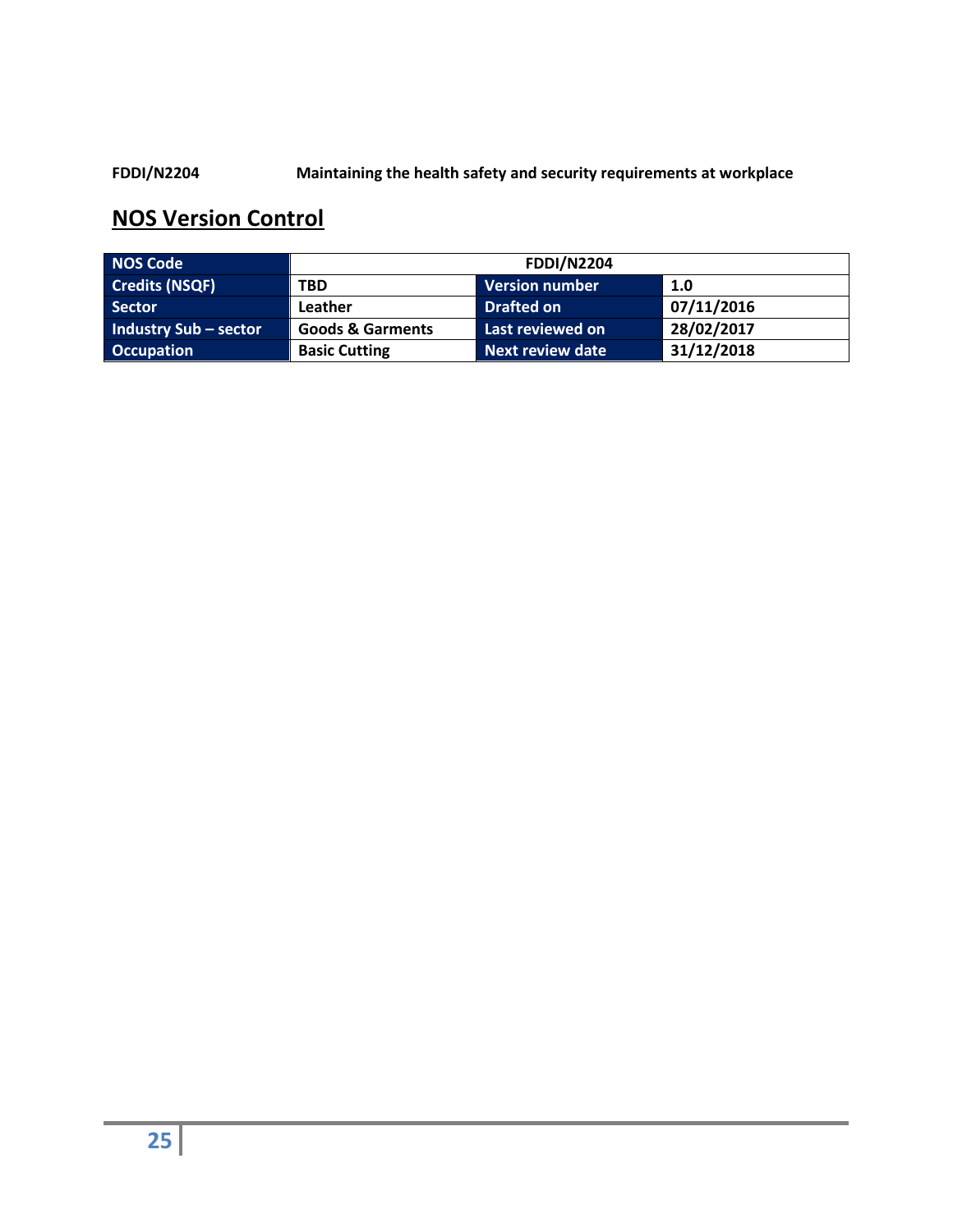# **National Occupational Standard**

**Overview**

**This unit provides Performance Criteria, Knowledge & Understanding and Skills & Ability required for Comply with industry regulatory and organizational requirements.**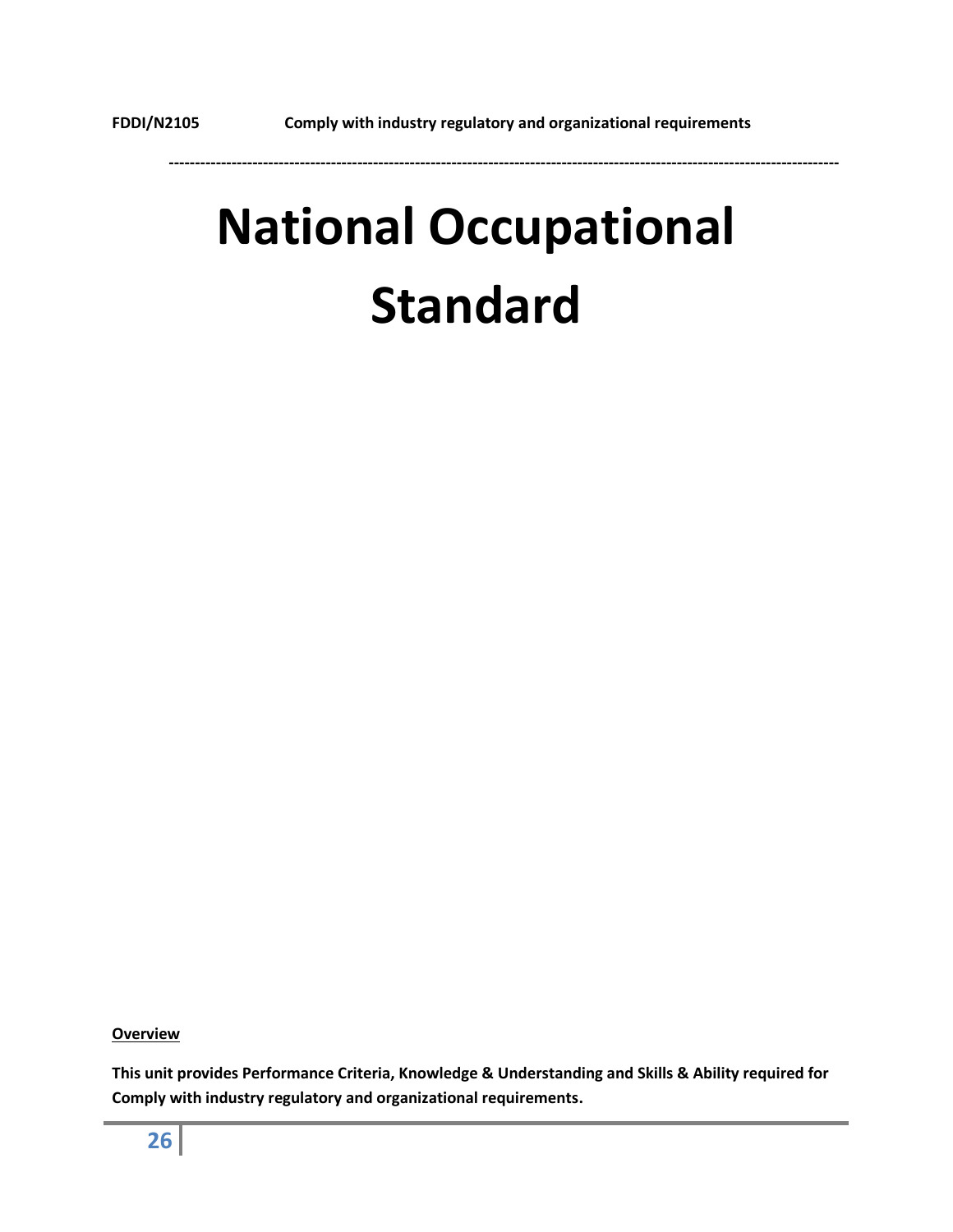| <b>Unit Code</b>                           | <b>FDDI/N2105</b>                                                               |  |  |
|--------------------------------------------|---------------------------------------------------------------------------------|--|--|
| <b>Unit Title (Task)</b>                   | Comply with industry regulatory and organizational requirements                 |  |  |
| <b>Description</b>                         | This unit provides Performance Criteria, Knowledge & Understanding and          |  |  |
|                                            | Skills & Ability required for Comply with industry regulatory and               |  |  |
|                                            | organizational requirements.                                                    |  |  |
| <b>Scope</b>                               | This unit/ task covers the following:                                           |  |  |
|                                            |                                                                                 |  |  |
|                                            | Organizational requirements                                                     |  |  |
|                                            | Industry and regulatory<br>٠                                                    |  |  |
|                                            | Identify and report                                                             |  |  |
|                                            |                                                                                 |  |  |
| Performance Criteria (PC) w.r.t. the Scope |                                                                                 |  |  |
| <b>Element</b>                             | <b>Performance Criteria</b>                                                     |  |  |
| Organizational                             | PC1. Organizational instructions and procedures.                                |  |  |
| requirements                               | PC2. Clarification from senior person on policies & procedures                  |  |  |
|                                            | PC3. Implementation of policies and procedures at work place                    |  |  |
|                                            | PC4. Support to the supervisor and team members                                 |  |  |
|                                            | PC5. Report any deviations to requirements                                      |  |  |
| <b>Knowledge and Understanding (K)</b>     |                                                                                 |  |  |
| A. Organizational                          | KA1. Carry out work functions in accordance with legislation and                |  |  |
| <b>Context</b>                             | regulations, organizational guidelines and procedures                           |  |  |
|                                            | KA2. Seek and obtain clarifications on policies and procedures, from            |  |  |
|                                            | supervisor or authorized personnel                                              |  |  |
|                                            |                                                                                 |  |  |
|                                            | KA3. Apply and follow these policies and procedures within work                 |  |  |
|                                            | practices                                                                       |  |  |
|                                            | KA4. Provide support to supervisor and team members in enforcing                |  |  |
|                                            | these considerations                                                            |  |  |
|                                            | KA5. Identify and report any possible deviation to requirements                 |  |  |
| <b>Technical</b><br>В.                     | KB1. Country / customer specific regulations                                    |  |  |
| Knowledge                                  |                                                                                 |  |  |
| Skills (S)                                 |                                                                                 |  |  |
| A. Core Skills/                            | <b>Writing Skills</b>                                                           |  |  |
| <b>Generic Skills</b>                      | The candidate/ trainee on the job needs to know and understand how to:          |  |  |
|                                            | SA1. Write in English or local language as applicable                           |  |  |
|                                            | SA2. Fill up correctly technical forms, application, charts, activity log books |  |  |
|                                            | in the prescribed format of the company                                         |  |  |
|                                            |                                                                                 |  |  |
|                                            | <b>Reading Skills</b>                                                           |  |  |
|                                            | The candidate/ trainee on the job needs to know and understand how to:          |  |  |
|                                            | SA3. Read English/ local language as applicable                                 |  |  |
|                                            | SA4. Read and understand manuals, health and safety instructions,               |  |  |
|                                            | reports, job cards etc                                                          |  |  |
|                                            |                                                                                 |  |  |
|                                            | <b>Oral Communication (Listening and Speaking Skills)</b>                       |  |  |
|                                            | The candidate/ trainee on the job needs to know and understand how to:          |  |  |
|                                            | SA5. Listen properly                                                            |  |  |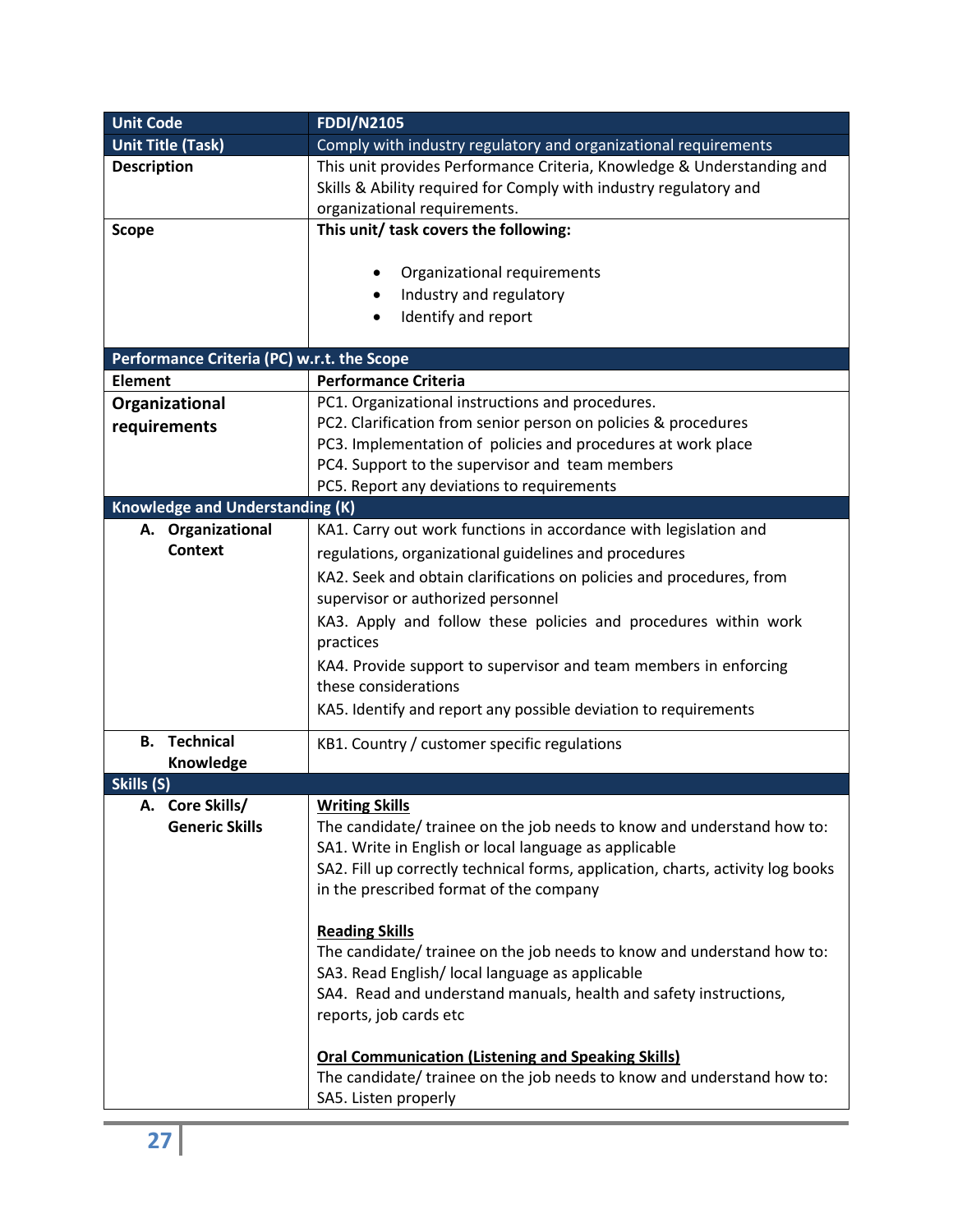|                                  | SA6. Communicate properly with seniors                                   |  |  |
|----------------------------------|--------------------------------------------------------------------------|--|--|
| <b>Professional Skills</b><br>В. | <b>Quick Decision</b>                                                    |  |  |
|                                  | The candidate/ trainee on the job needs to know and understand how to:   |  |  |
|                                  | SB1. Identify the defects and follow the procedure                       |  |  |
|                                  | SB2. Take actions in terms of any critical from the process              |  |  |
|                                  |                                                                          |  |  |
|                                  | <b>Planning and Arrangement</b>                                          |  |  |
|                                  | The candidate/ trainee on the job needs to know and understand how to:   |  |  |
|                                  | SB3. Prepare the targets along with the supervisors and the co workers   |  |  |
|                                  | SB4. Arrange tools and equipments for work                               |  |  |
|                                  | SB5. Plan for placing the different components in an organized manner on |  |  |
|                                  | a daily basis                                                            |  |  |
|                                  | SB6. Fix targets to produce requisite batch of cut components            |  |  |
|                                  |                                                                          |  |  |
|                                  | <b>Customer Satisfaction</b>                                             |  |  |
|                                  | The candidate/ trainee on the job needs to know and understand how to:   |  |  |
|                                  | SB7. Ensure all customer needs are assessed and every effort is made to  |  |  |
|                                  | provide satisfactory service                                             |  |  |
|                                  | SB8. Evaluate and cut components as per client specifications            |  |  |
|                                  |                                                                          |  |  |
|                                  | <b>Problem Solving</b>                                                   |  |  |
|                                  | The candidate/ trainee on the job needs to know and understand how to:   |  |  |
|                                  | SB9. Clarify instructions given by the supervisors                       |  |  |
|                                  | SB10. Identify possible defects with the cut components                  |  |  |
|                                  | SB11. Verify the defects and rectify them                                |  |  |
|                                  | SB12. Report to the senior if problems cannot be rectified               |  |  |
|                                  |                                                                          |  |  |
|                                  | <b>Analytical Thinking</b>                                               |  |  |
|                                  | The candidate/ trainee on the job needs to know and understand how to:   |  |  |
|                                  | SB13. Diagnose common problems in the machine based on visual            |  |  |
|                                  | inspection                                                               |  |  |
|                                  |                                                                          |  |  |
|                                  | <b>Typical Thinking</b>                                                  |  |  |
|                                  | The candidate/ trainee on the job needs to know and understand how to:   |  |  |
|                                  | SB14. control the quality standards of the components as per customer    |  |  |
|                                  | standards                                                                |  |  |
|                                  | SB15. implement the information gathered from observation, experience,   |  |  |
|                                  | reasoning, or communication to act efficiently                           |  |  |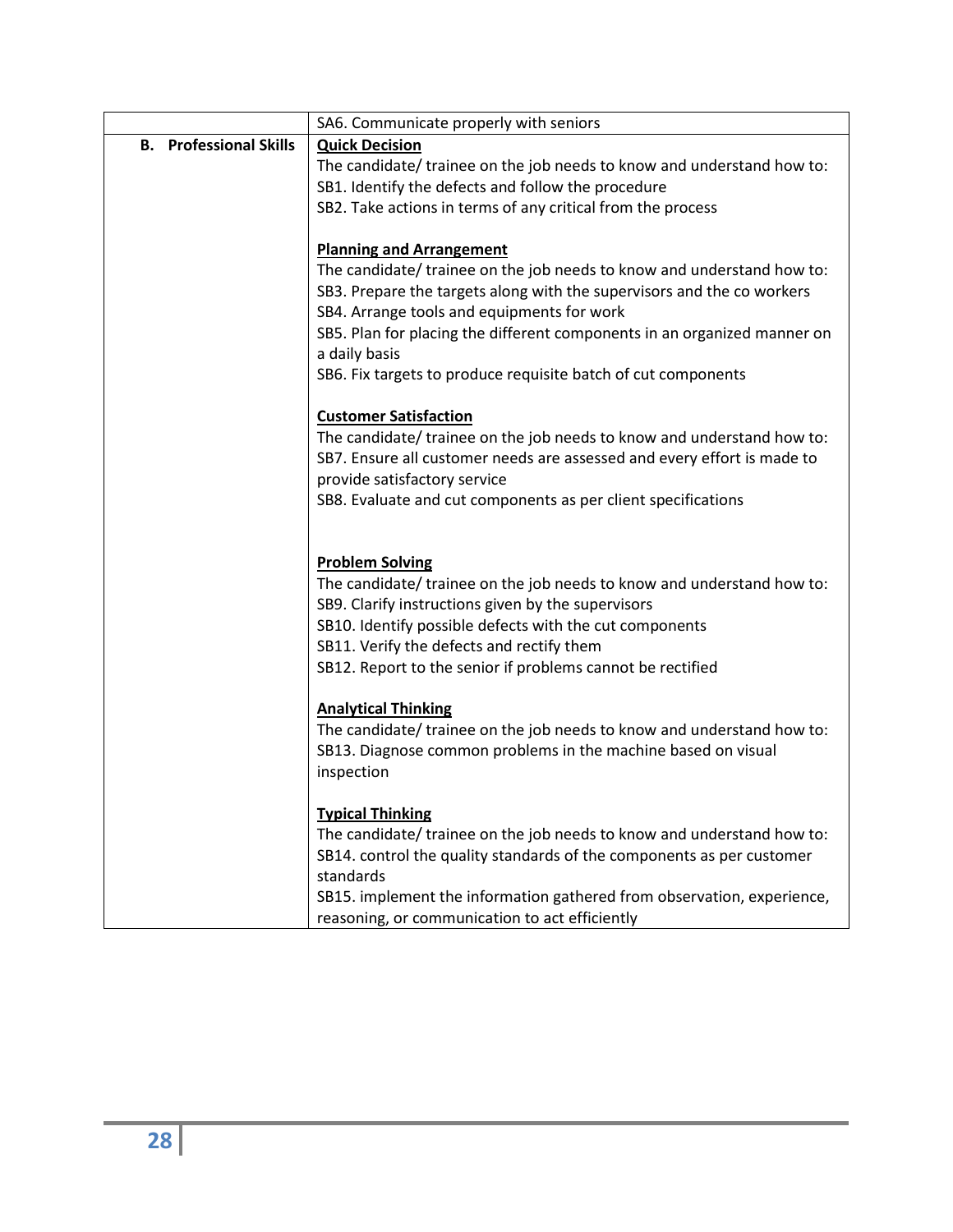**FDDI/N2105 Comply with industry regulatory and organizational requirements**

| <b>NOS Code</b>              | <b>FDDI/N2105</b>                                             |                       |            |  |
|------------------------------|---------------------------------------------------------------|-----------------------|------------|--|
| <b>Credits (NSQF)</b>        | <b>TBD</b>                                                    | <b>Version number</b> | 1.0        |  |
| Sector                       | Leather                                                       | <b>Drafted on</b>     | 07/11/2016 |  |
| <b>Industry Sub - sector</b> | <b>Goods &amp; Garments</b>                                   | Last reviewed on      | 28/02/2017 |  |
| <b>Occupation</b>            | 31/12/2018<br><b>Next review date</b><br><b>Basic Cutting</b> |                       |            |  |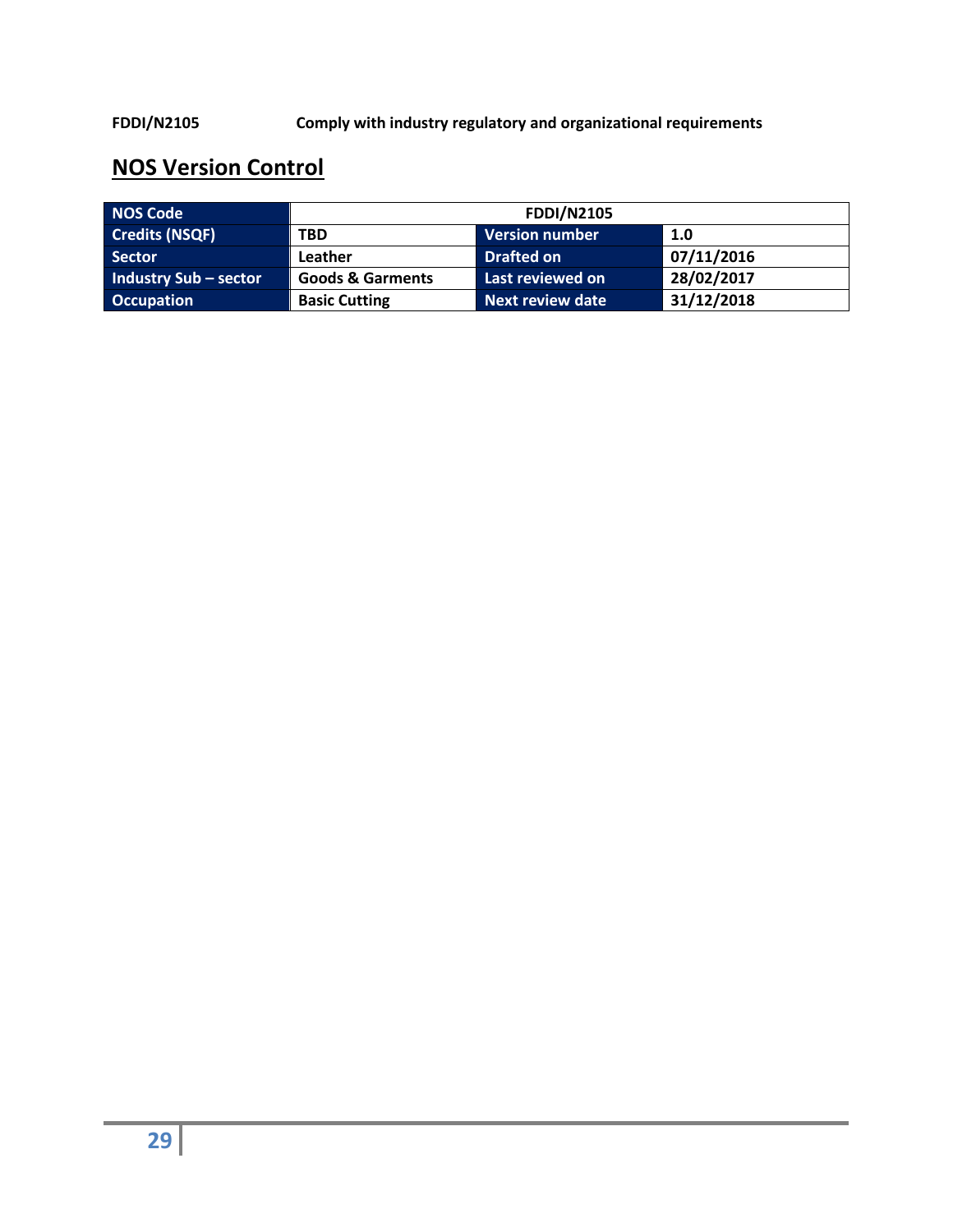# **National Occupational Standard**

**Overview**

**This unit provides Performance Criteria, Knowledge & Understanding and Skills & Ability required for Soft Skill.**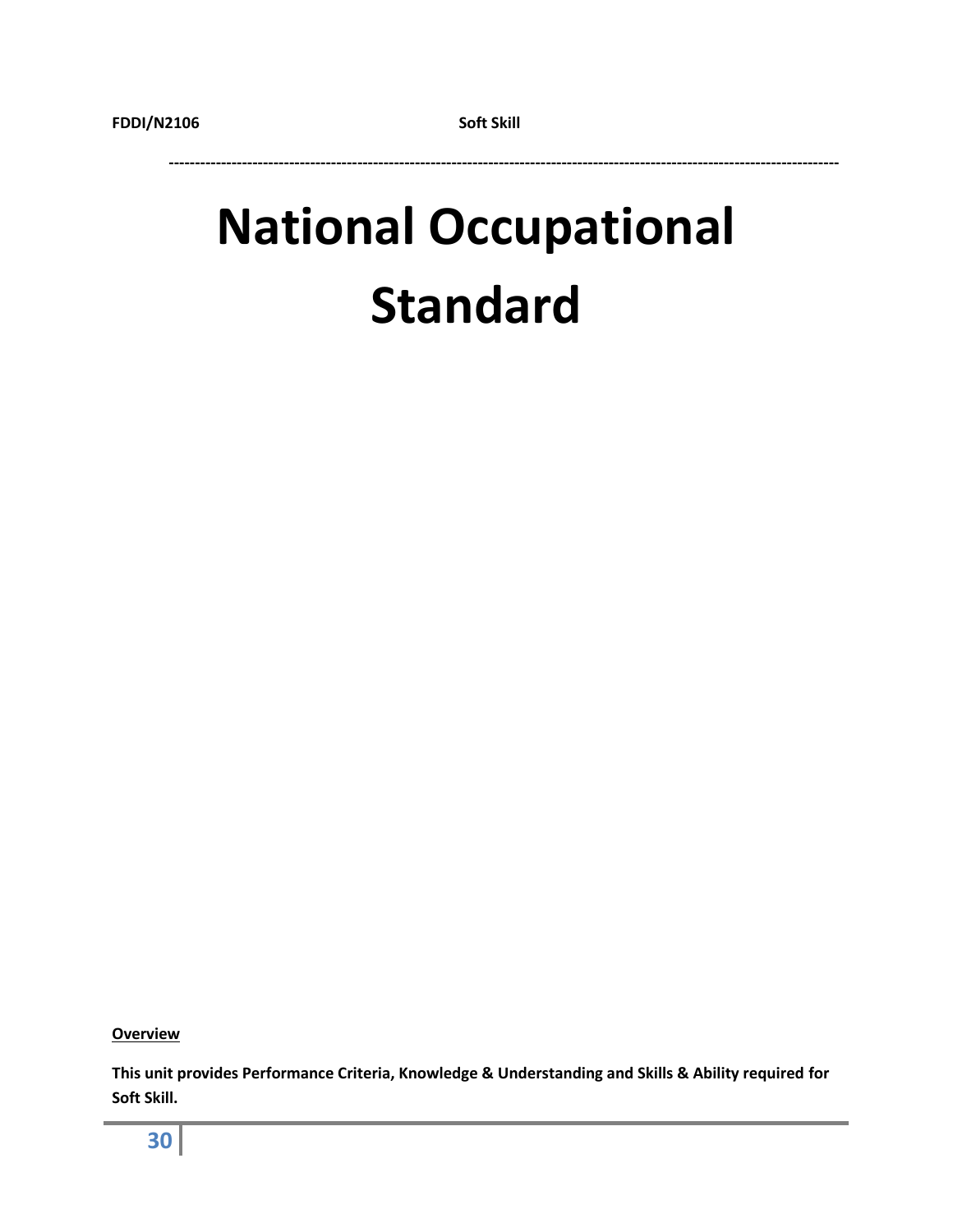| <b>Unit Code</b>                           | <b>FDDI/N2106</b>                                                               |  |  |  |
|--------------------------------------------|---------------------------------------------------------------------------------|--|--|--|
| <b>Unit Title (Task)</b>                   | Soft Skill                                                                      |  |  |  |
| <b>Description</b>                         | This unit provides Performance Criteria, Knowledge & Understanding and          |  |  |  |
|                                            | Skills & Ability required for Soft Skill.                                       |  |  |  |
| <b>Scope</b>                               | This unit/ task covers the following:                                           |  |  |  |
|                                            |                                                                                 |  |  |  |
|                                            | Daily Practicing habit with workers and instructions                            |  |  |  |
|                                            | Proper behavior & Communication and Positive attitude                           |  |  |  |
|                                            | Time management skill<br>$\bullet$                                              |  |  |  |
|                                            |                                                                                 |  |  |  |
| Performance Criteria (PC) w.r.t. the Scope |                                                                                 |  |  |  |
| <b>Element</b>                             | <b>Performance Criteria</b>                                                     |  |  |  |
| <b>Practices with co-workers</b>           | PC1. Practices with co-workers                                                  |  |  |  |
| in written & verbal                        | PC2. Co-ordinations within group                                                |  |  |  |
| instructions                               | PC3. Health practices during working period                                     |  |  |  |
|                                            | PC4. Use of hygiene factors                                                     |  |  |  |
|                                            | PC5. Time Management                                                            |  |  |  |
|                                            | PC6. Follow written &verbal instructions of supervisor                          |  |  |  |
|                                            | PC7. Coordinating with co-workers                                               |  |  |  |
|                                            | PC8. Barrier in communication                                                   |  |  |  |
|                                            | PC9. Positive Attitude                                                          |  |  |  |
|                                            | PC10. Good written communication with co-workers                                |  |  |  |
|                                            | PC11. Cooperate with co-workers in efficient work                               |  |  |  |
|                                            | PC12. Effective oral communication with co-workers                              |  |  |  |
|                                            | PC13. Follow work culture (Organization)                                        |  |  |  |
| <b>Effective communication</b>             | PC14. Reading skills                                                            |  |  |  |
| & Proper behavior,                         | PC15. Writing skills                                                            |  |  |  |
| <b>Positive attitude</b>                   | PC16. Meetings with supervisor                                                  |  |  |  |
| <b>Hygiene</b>                             | PC17. Different types of hygiene factor                                         |  |  |  |
| <b>Knowledge and Understanding (K)</b>     |                                                                                 |  |  |  |
| A. Organizational                          | KA1. Teamwork and collaboration                                                 |  |  |  |
| <b>Context</b>                             | KA2. Adaptability                                                               |  |  |  |
|                                            | KA3. Problem solving                                                            |  |  |  |
|                                            | KA4. Critical observation                                                       |  |  |  |
|                                            | KA5. Conflict resolution                                                        |  |  |  |
| <b>Technical</b><br><b>B.</b>              | <b>KB1. Listening Skills</b>                                                    |  |  |  |
| Knowledge                                  | <b>KB2. Counselling Skills</b>                                                  |  |  |  |
|                                            | <b>KB3. Stress Management</b>                                                   |  |  |  |
|                                            | KB4. Confidentiality                                                            |  |  |  |
|                                            | <b>KB5. Group Working</b>                                                       |  |  |  |
|                                            | KB6. Interpersonal Communication Skills                                         |  |  |  |
| Skills (S)                                 |                                                                                 |  |  |  |
| A. Core Skills/                            | <b>Writing Skills</b>                                                           |  |  |  |
| <b>Generic Skills</b>                      | The candidate/ trainee on the job needs to know and understand how to:          |  |  |  |
|                                            | SA1. Write in English or local language as applicable                           |  |  |  |
|                                            | SA2. Fill up correctly technical forms, application, charts, activity log books |  |  |  |
|                                            | in the prescribed format of the company                                         |  |  |  |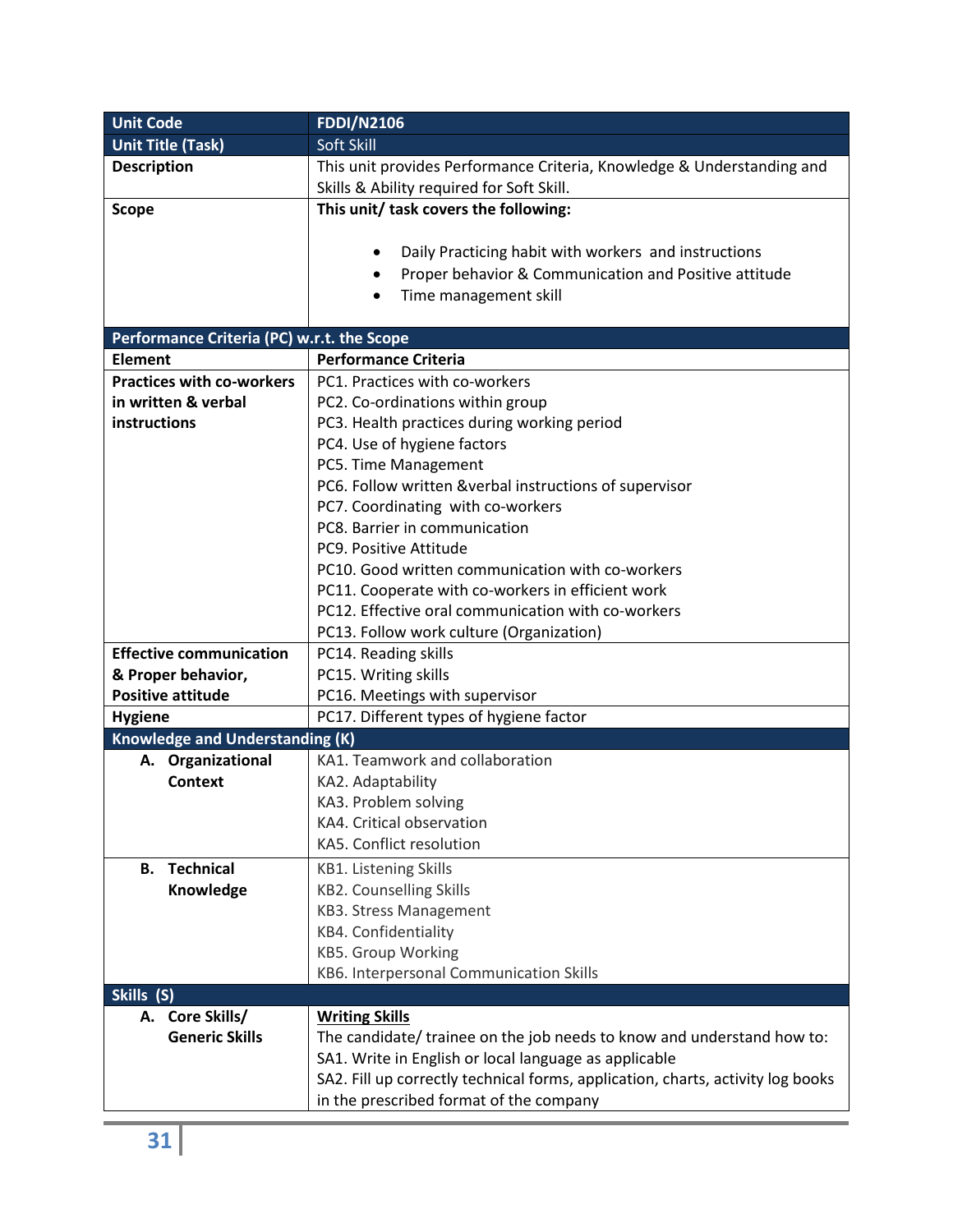|                               | <b>Reading Skills</b><br>The candidate/ trainee on the job needs to know and understand how to:<br>SA3. Read English/ local language as applicable<br>SA4. Read and understand manuals, health and safety instructions,                                                                                                                                                                         |  |  |  |  |  |
|-------------------------------|-------------------------------------------------------------------------------------------------------------------------------------------------------------------------------------------------------------------------------------------------------------------------------------------------------------------------------------------------------------------------------------------------|--|--|--|--|--|
|                               | reports, job cards etc<br><b>Oral Communication (Listening and Speaking Skills)</b><br>The candidate/ trainee on the job needs to know and understand how to:<br>SA5. Listen properly                                                                                                                                                                                                           |  |  |  |  |  |
|                               | SA6. Communicate properly with seniors                                                                                                                                                                                                                                                                                                                                                          |  |  |  |  |  |
| <b>B.</b> Professional Skills | <b>Quick Decision</b><br>The candidate/ trainee on the job needs to know and understand how to:<br>SB1. Identify the defects and follow the procedure<br>SB2. Take actions in terms of any critical from the process                                                                                                                                                                            |  |  |  |  |  |
|                               | <b>Planning and Arrangement</b><br>The candidate/ trainee on the job needs to know and understand how to:<br>SB3. Prepare the targets along with the supervisors and the co workers<br>SB4. Arrange tools and equipments for work<br>SB5. Plan for placing the different components in an organized manner on<br>a daily basis<br>SB6. Fix targets to produce requisite batch of cut components |  |  |  |  |  |
|                               | <b>Customer Satisfaction</b><br>The candidate/ trainee on the job needs to know and understand how to:<br>SB7. Ensure all customer needs are assessed and every effort is made to<br>provide satisfactory service<br>SB8. Evaluate and cut components as per client specifications                                                                                                              |  |  |  |  |  |
|                               | <b>Problem Solving</b><br>The candidate/ trainee on the job needs to know and understand how to:<br>SB9. Clarify instructions given by the supervisors<br>SB10. Identify possible defects with the cut components<br>SB11. Verify the defects and rectify them<br>SB12. Report to the senior if problems cannot be rectified                                                                    |  |  |  |  |  |
|                               | <b>Analytical Thinking</b><br>The candidate/ trainee on the job needs to know and understand how to:<br>SB13. Diagnose common problems in the machine based on visual<br>inspection                                                                                                                                                                                                             |  |  |  |  |  |
|                               | <b>Typical Thinking</b><br>The candidate/ trainee on the job needs to know and understand how to:<br>SB14. control the quality standards of the components as per customer<br>standards<br>SB15. implement the information gathered from observation, experience,                                                                                                                               |  |  |  |  |  |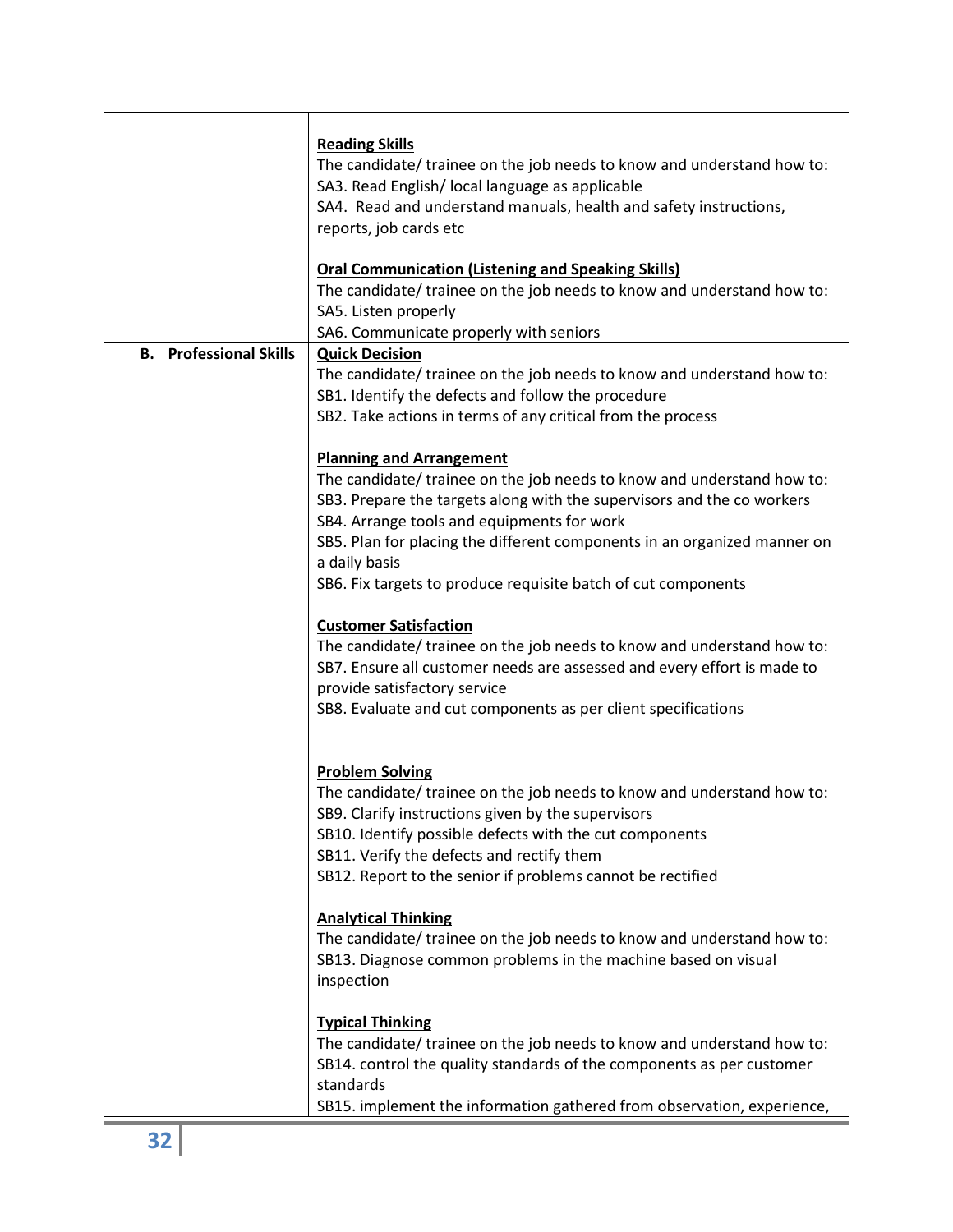| reasoning, or communication to act efficiently |
|------------------------------------------------|
|                                                |